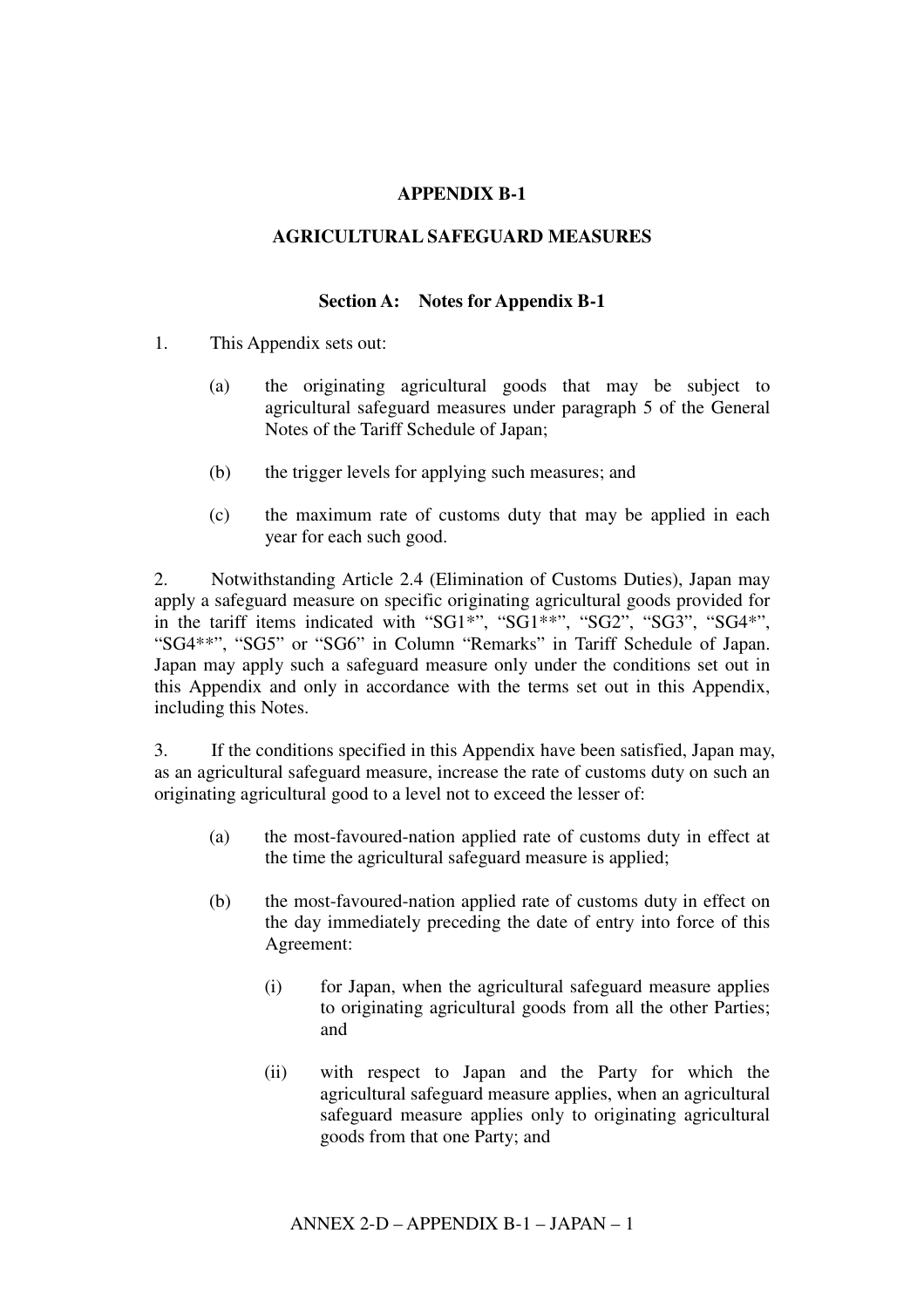(c) the rate of customs duty set out in this Appendix.

4. Japan shall implement any agricultural safeguard measure in a transparent manner. Japan shall, within 60 days of the date of imposing the agricultural safeguard measure, notify in writing any other Party whose originating agricultural goods are subject to the measure and provide each such other Party with relevant data concerning the measure. Japan shall, on the written request of any such other Party, respond to specific questions from, and provide information to, that other Party, including by e-mail, teleconference, video-conference and in-person, regarding application of the measure.

5. For the purposes of this Appendix, an originating agricultural good is from the Party if the originating agricultural good is wholly obtained in that Party or if the last change of tariff heading took place in that Party.

6. For greater certainty, no agricultural safeguard measure may be applied or maintained on or after the date on which the rate of customs duty referred to in paragraph 3(c) of this Section is zero.

- 7. For the purposes of this Appendix:
	- (a) **year** means:
		- (i) with respect to Year 1, the period from the date of entry into force of this Agreement for Japan thr15( )-40.1702744(.5(ii)-)27B68-3762053852053 (W2714(.5)(ii)-)27B684.3T612Q153852Q53 [(f)20.295585(e)35585(r)2.842o)-08.80439(i)-2.164337n,4.6895585(i)-2.16435585(o)-2.16558(4.68957346 0 Td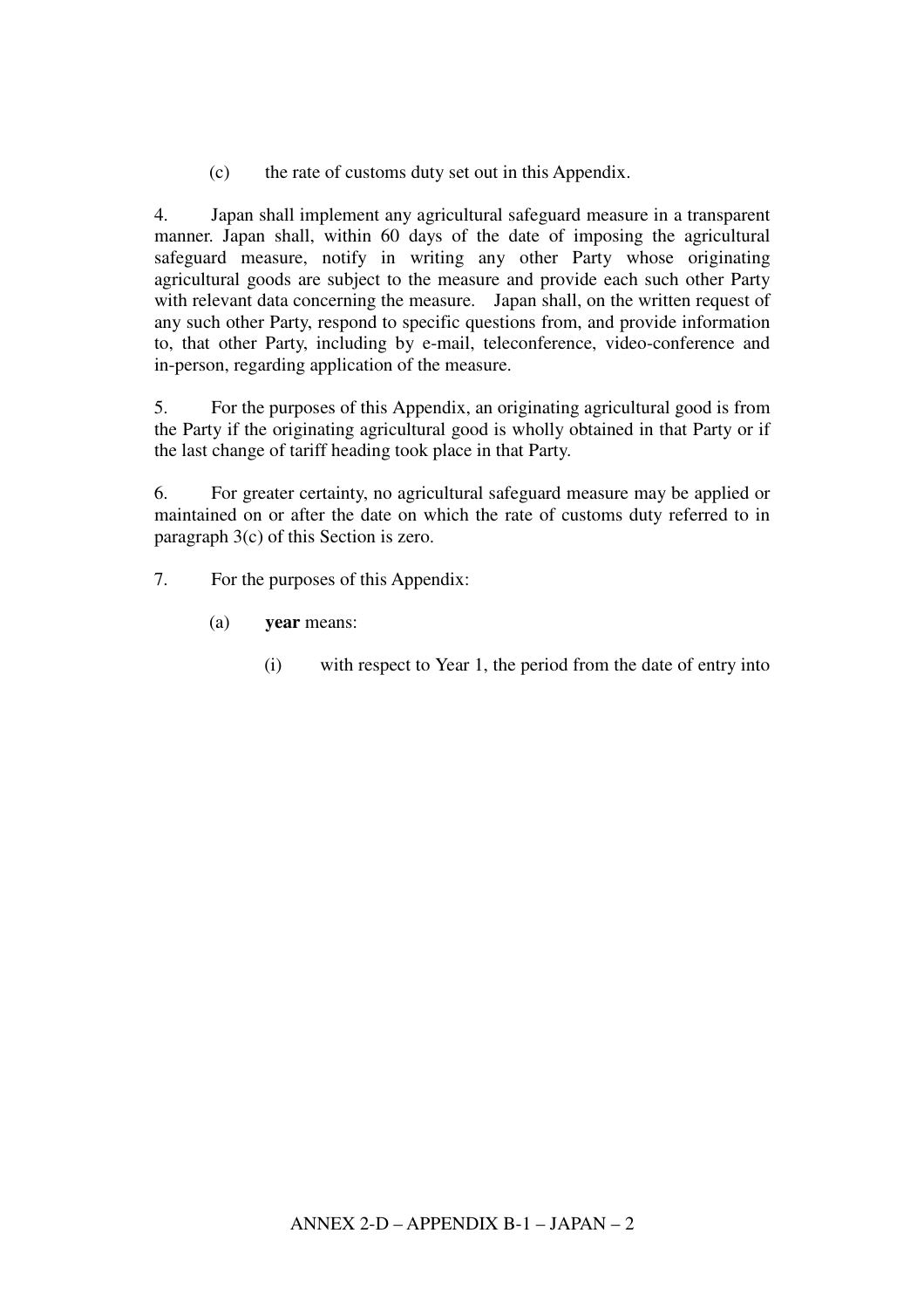#### **Section B: Agricultural Safeguard Measure for Beef**

1. In accordance with paragraph 2 of Section A to this Appendix, with respect to the originating agricultural goods provided for in the tariff items indicated with "SG1\*" or "SG1\*\*" in Column "Remarks" in Tariff Schedule of Japan, Japan may apply an agricultural safeguard measure on those originating agricultural goods only when the aggregate volume of imports of those originating agricultural goods from all the other Parties for the year exceeds the trigger level set out as follows:

- (a) 590,000 metric tonnes for Year 1, except as provided in paragraph 9;
- (b) 601,800 metric tonnes for Year 2;
- (c) 613,600 metric tonnes for Year 3;
- (d) 625,400 metric tonnes for Year 4;
- (e) 637,200 metric tonnes for Year 5;
- (f) 649,000 metric tonnes for Year 6;
- (g) 660,800 metric tonnes for Year 7;
- (h) 672,600 metric tonnes for Year 8;
- (i) 684,400 metric tonnes for Year 9;
- $(i)$  696,200 metric tonnes for Year 10;
- (k) beginning in Year 11 and running through Year 15, the trigger level for each year shall be 5,900 metric tonnes greater than the trigger level in the previous year; and
- (l) beginning in Year 16 and continuing every year thereafter, the trigger level for each year shall be 11,800 metric tonnes greater than the trigger level in the previous year.
- 2. (a) For the originating agricultural goods provided for in the tariff items indicated with "SG1\*", the rate of customs duty referred to in paragraph  $3(c)$  of Section A to this Appendix shall be:
	- (i) 38.5 per cent, for Year 1 through Year 3;
	- (ii) 30.0 per cent, for Year 4 through Year 10;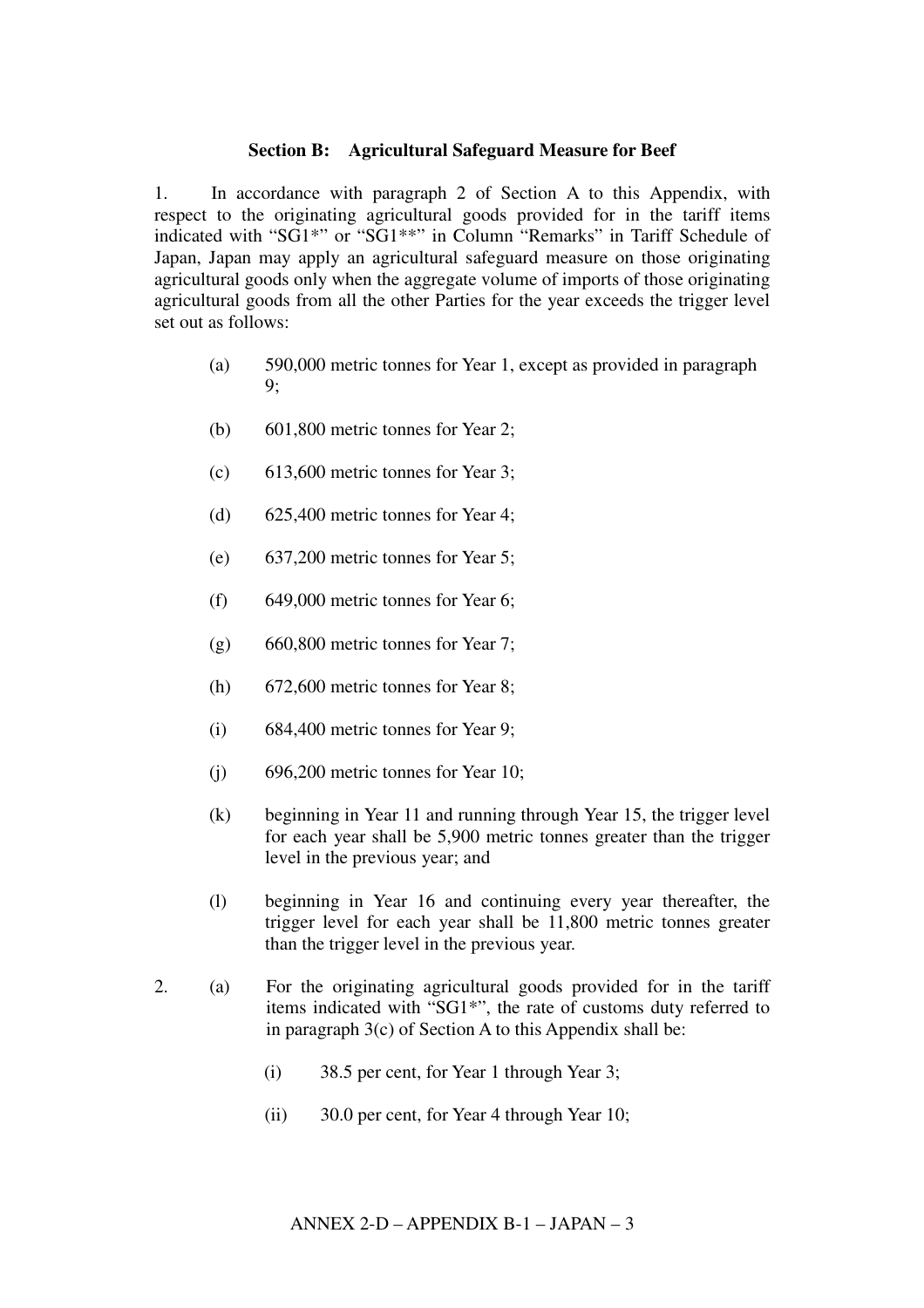- (iii) 20.0 per cent, for Year 11 through Year 14;
- (iv) 18.0 per cent, for Year 15; and
- (v) beginning in Year 16 and continuing every year thereafter:
	- (A) one percentage point less than the rate of customs duty in the previous year, if Japan did not apply a safeguard measure under this Section in the previous year; or
	- (B) the same as the rate of customs duty in the previous year, if Japan applied a safeguard measure under this Section in the previous year.
- (b) For the originating agricultural goods provided for in the tariff items indicated with "SG1\*\*", the rate of customs duty referred to in paragraph 3(c) of Section A to this Appendix shall be:
	- (i) 39.0 per cent, for Year 1;
	- (ii) 38.5 per cent, for Year 2 and Year 3;
	- (iii) 32.7 per cent, for Year 4;
	- (iv) 30.6 per cent, for Year 5;
	- (v) 30.0 per cent, for Year 6 through Year 10;
	- (vi) 20.0 per cent, for Year 11 through Year 14;
	- (vii) 18.0 per cent, for Year 15; and
	- (viii) beginning in Year 16 and continuing every year thereafter:
		- (A) one percentage point less than the rate of customs duty in the previous year, if Japan did not apply a safeguard measure under this Section in the previous year; or
		- (B) the same as the rate of customs duty in the previous year, if Japan applied a safeguard measure under this Section in the previous year.
- (c) If the condition set out in paragraph 1 is met in one year and as a result a safeguard measure is in effect during the following year pursuant to paragraph 3(b) or 3(c) of this Section, the rate of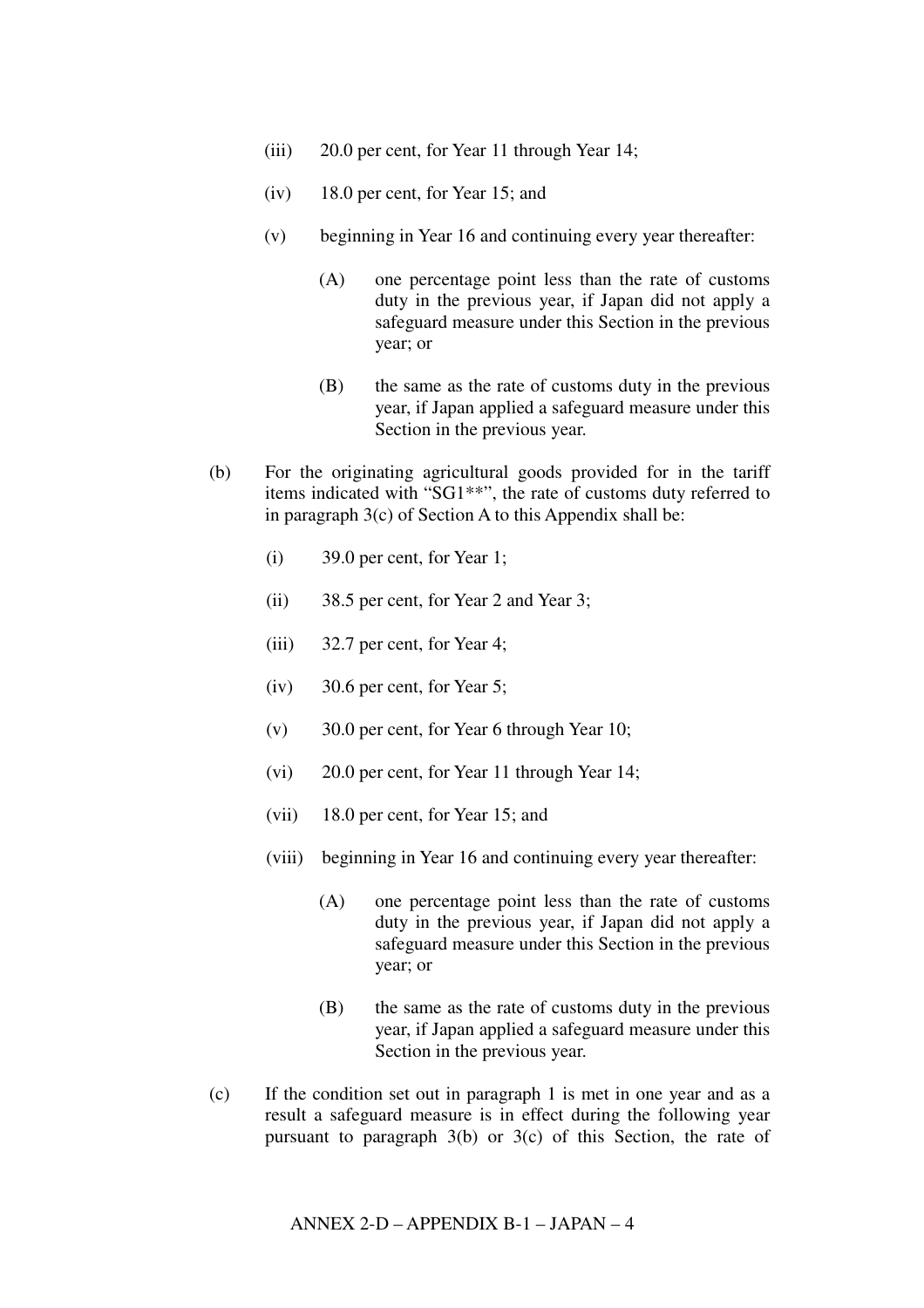customs duty referred to in paragraph 3(c) of Section A to this Appendix for the purpose of that safeguard measure shall, for the duration of that safeguard measure, be at the level applicable for the year in which the condition set out in paragraph 1 is met.

3. An agricultural safeguard measure referred to in paragraph 1 may be maintained:

- (a) if the aggregate volume of imports from all the other Parties of the originating agricultural goods provided for in the tariff items indicated with "SG1\*" or "SG1\*\*" in any fiscal year exceeds the trigger level set out in paragraph 1 prior to 31 January, until the end of that fiscal year;
- (b) if the aggregate volume of imports from all the other Parties of the originating agricultural goods provided for in the tariff items indicated with "SG1\*" or "SG1\*\*" in any fiscal year exceeds the trigger level set out in paragraph 1 during the month of February, for 45 days beginning from the day of the application of the agricultural safeguard measure; and
- (c) if the aggregate volume of imports from all the other Parties of the originating agricultural goods provided for in the tariff items indicated with "SG1\*" or "SG1\*\*" in any fiscal year exceeds the trigger level set out in paragraph 1 during the month of March, for 30 days beginning from the day of the application of the agricultural safeguard measure.
- 4. (a) For the purposes of this Section, the period during which an agricultural safeguard measure may be maintained shall commence no later than the day following the fifth business day after the end of the publication period in which the aggregate quantity of imports of the agricultural originating goods exceeded the trigger level set out in paragraph 1.
	- (b) For the purposes of this Section, as an exceptional measure taken for the implementation of this Section, within five business days after the end of each publication period, the customs administration of Japan shall publish the aggregate volume of imports of the originating agricultural goods provided for in the tariff items indicated with "SG1\*" or "SG1\*\*" in Column "Remarks" of the Tariff Schedule of Japan from all the other Parties between:
		- (i) the beginning of the fiscal year and the end of the publication period; and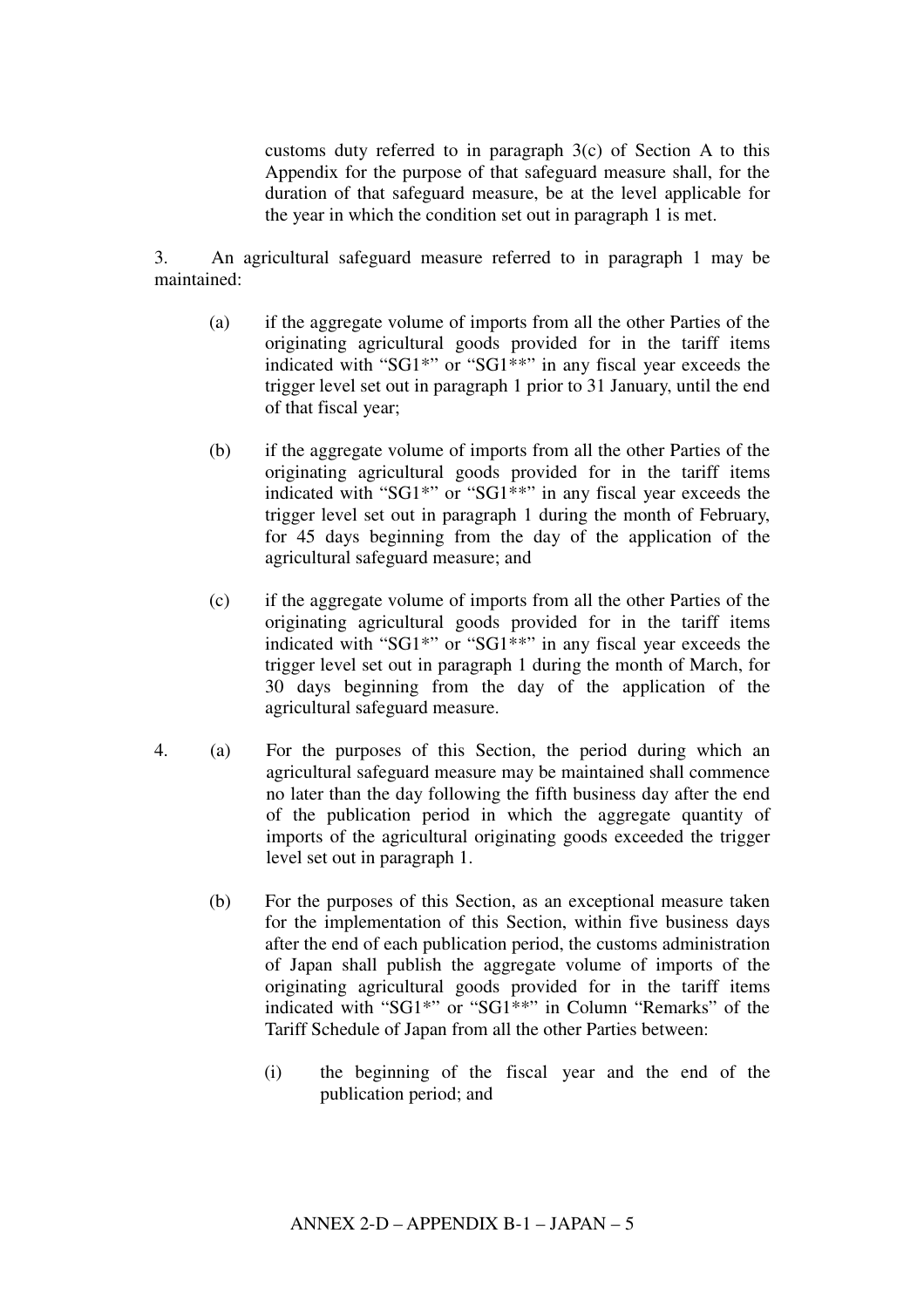- (ii) for Year 11 through Year 15, the beginning of the quarter and the end of the publication period.
- (c) For the purposes of this Section, **publication period**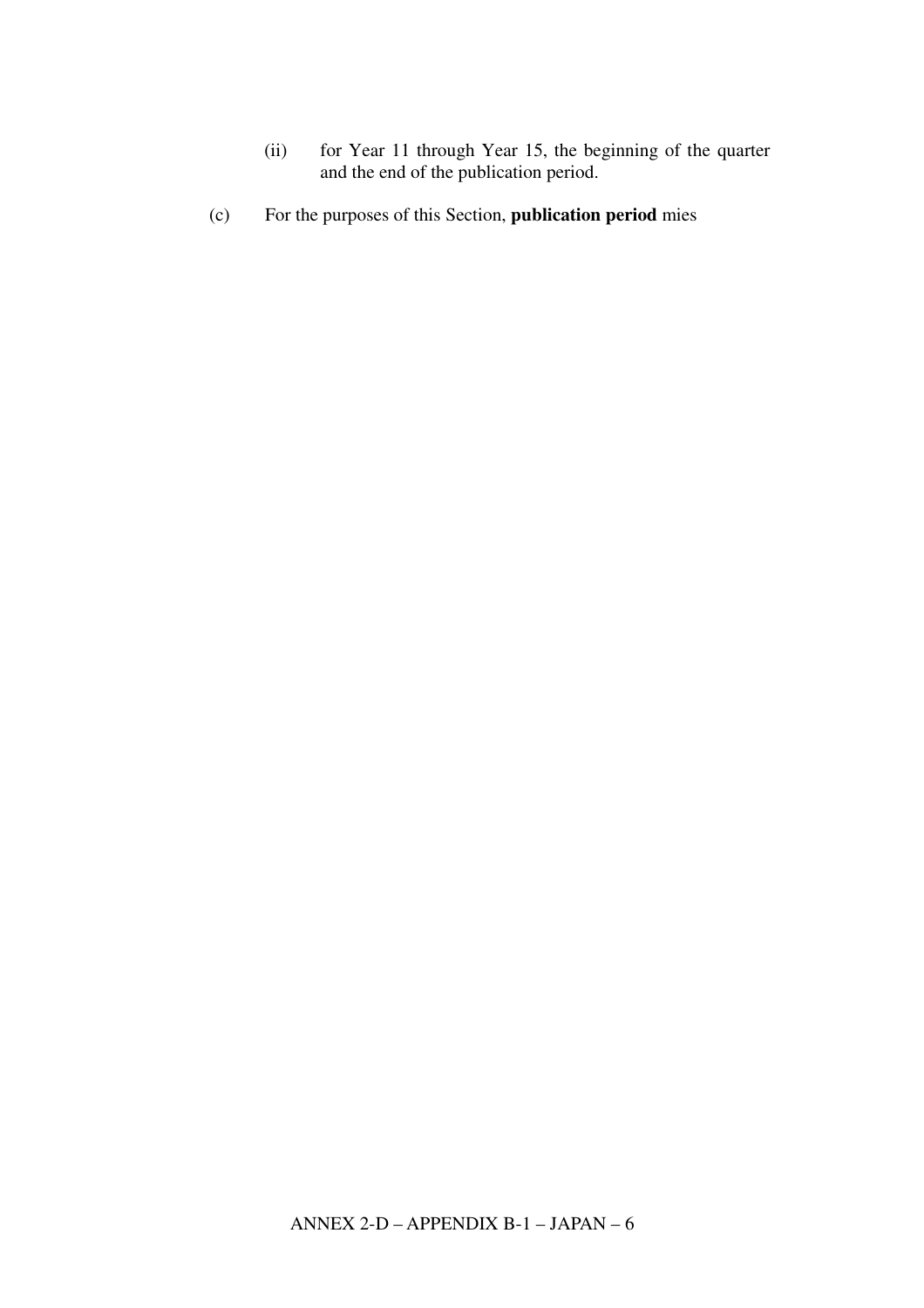quarter exceeds the quarterly safeguard trigger volume set out in subparagraph (b), Japan may maintain an agricultural safeguard measure under this Section until the later of the end of the 90-day period provided for in subparagraph (a) or the date provided for in paragraph 3.

6. If, during any four consecutive fiscal years after Year 15, Japan does not apply an agricultural safeguard measure under this Section, Japan shall not apply any further agricultural safeguard measures under this Section.

7. When the importation into Japan from any Party of the originating agricultural goods provided for in the tariff items indicated with "SG1\*" or "SG1\*\*" in Column "Remarks" of the Tariff Schedule of Japan has been wholly or substantially suspended for more than three years due to sanitary concerns, Japan shall not apply an agricultural safeguard measure under this Section to such goods from that Party for four years after the whole or substantial lifting of the suspension. If a natural disaster such as severe drought disrupts the recovery of production in the Party whose imports had been suspended, the period in which Japan shall not apply an agricultural safeguard measure under this Section to such goods from that Party shall be five years.

8. Japan shall not apply the tariff emergency measures on beef referred to in Article 7.5 of *the Temporary Tariff Measures Law of Japan* (Law No.36 of 1960) to the originating agricultural goods provided for in the tariff items indicated with "SG1\*" in Column "Remarks" of the Tariff Schedule of Japan.

9. If Year 1 is less than 12 months, the applicable trigger level for Year 1 for the purposes of paragraph 1(a) shall be determined by multiplying 590,000 metric tonnes by a fraction the numerator of which shall be the number of months between the date of entry into force of this Agreement for Japan and the following March 31 and the denominator of which shall be 12. For the purpose of determining the numerator specified in the previous sentence and for the purpose of determining the applicable trigger level in accordance with the previous sentence, any fraction of less than 1.0 shall be rounded to the nearest whole number (in the case of 0.5, the fraction shall be rounded to 1.0).

10. (a) The aggregate volume of imports into Japan of the originating goods, as defined in subparagraph (o) of Article 1.2 of the Agreement between Japan and Australia for an Economic Partnership (JAEPA) (hereinafter referred to as "JAEPA originating goods"), which are classified under headings 02.01 and 02.02 under the JAEPA, shall be counted towards the aggregate volume of imports of the originating agricultural goods under this Agreement which are classified under the same tariff lines under this Agreement, in determining whether the aggregate volume of imports of the originating agricultural goods under this Agreement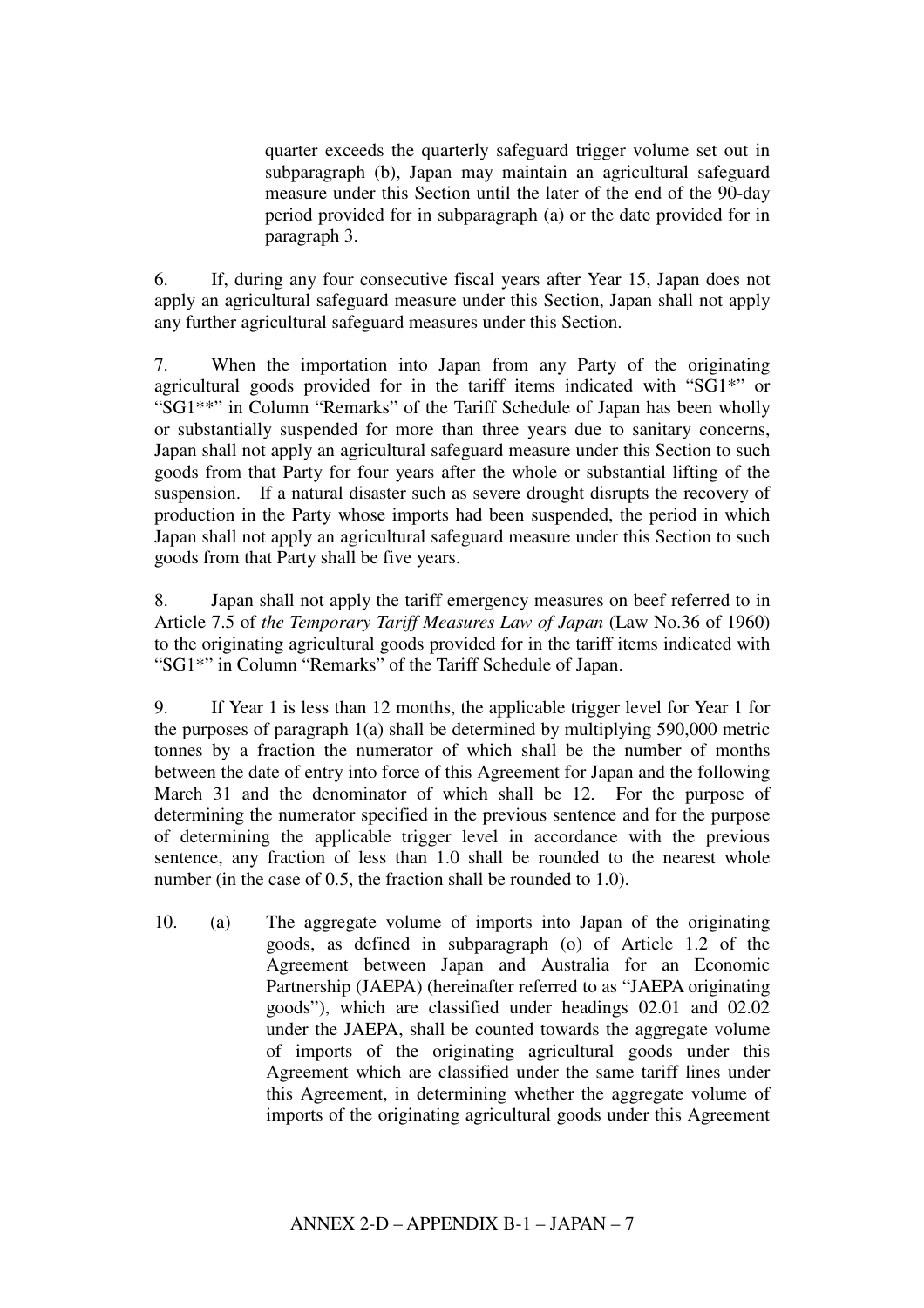exceeds the corresponding levels or volumes set out in paragraphs 1 and 5(b) of this Section.

- (b) For greater certainty, when the aggregate volume of imports from Australia of JAEPA originating goods classified under headings 02.01 and 02.02 under the JAEPA has exceeded the levels set out in subparagraphs 3.(a)(i) and (ii) of Section 1 (Notes for Schedule of Japan) of Part 3 of Annex 1 of the JAEPA, but the aggregate volume of imports of originating agricultural goods provided for in the tariff items indicated with "SG1\*" or "SG1\*\*" in Column "Remarks" of the Tariff Schedule of Japan under this Agreement has not exceeded the levels or volumes set out in paragraph 1 and 5(b) of this Section, further imports of the originating agricultural goods from Australia under this Agreement shall be subject to the rate of customs duty which is determined in accordance with the Tariff Schedule of Japan.
- (c) For greater certainty, when the aggregate volume of imports of originating agricultural goods provided for in the tariff items indicated with "SG1\*" or "SG1\*\*" in Column "Remarks" of the Tariff Schedule of Japan under this Agreement has exceeded the levels or volumes set out in paragraph 1 and 5(b) of this Section and the aggregate volume of imports of JAEPA originating goods classified under headings 02.01 and 02.02 under the JAEPA has exceeded the levels set out in subparagraphs  $3.(a)(i)$  and (ii) of Section 1 (Notes for Schedule of Japan) of Part 3 of Annex 1 of the JAEPA, then imports of the originating agricultural goods from Australia under this Agreement shall be subject to the rate of customs duty which is determined in accordance with this Section.
- 11. (a) In implementing the commitment on originating agricultural goods classified under headings 02.01 and 02.02, provided for in the Tariff Schedule of Japan, Japan and Australia agree that, notwithstanding subparagraphs 3.(a)(i) and (ii) of Section 1 (Notes for Schedule of Japan) of Part 3 of Annex 1 of the JAEPA, the aggregate volume of imports of the originating agricultural goods classified under headings 02.01 and 02.02 from Australia under this Agreement shall be counted towards the aggregate volume of imports of the JAEPA originating goods, which are classified under the same tariff lines under the JAEPA, in determining whether the aggregate volume of those JAEPA originating goods exceeds the level set out in subparagraphs 3.(a)(i) and (ii) of Section 1 (Notes for Schedule of Japan) of Part 3 of Annex 1 of the JAEPA.
	- (b) For the purposes of ensuring the appropriate functioning of special safeguard measures under subparagraphs 3.(a)(i) and (ii) of Section 1 (Notes for Schedule of Japan) of Part 3 of Annex 1 of the JAEPA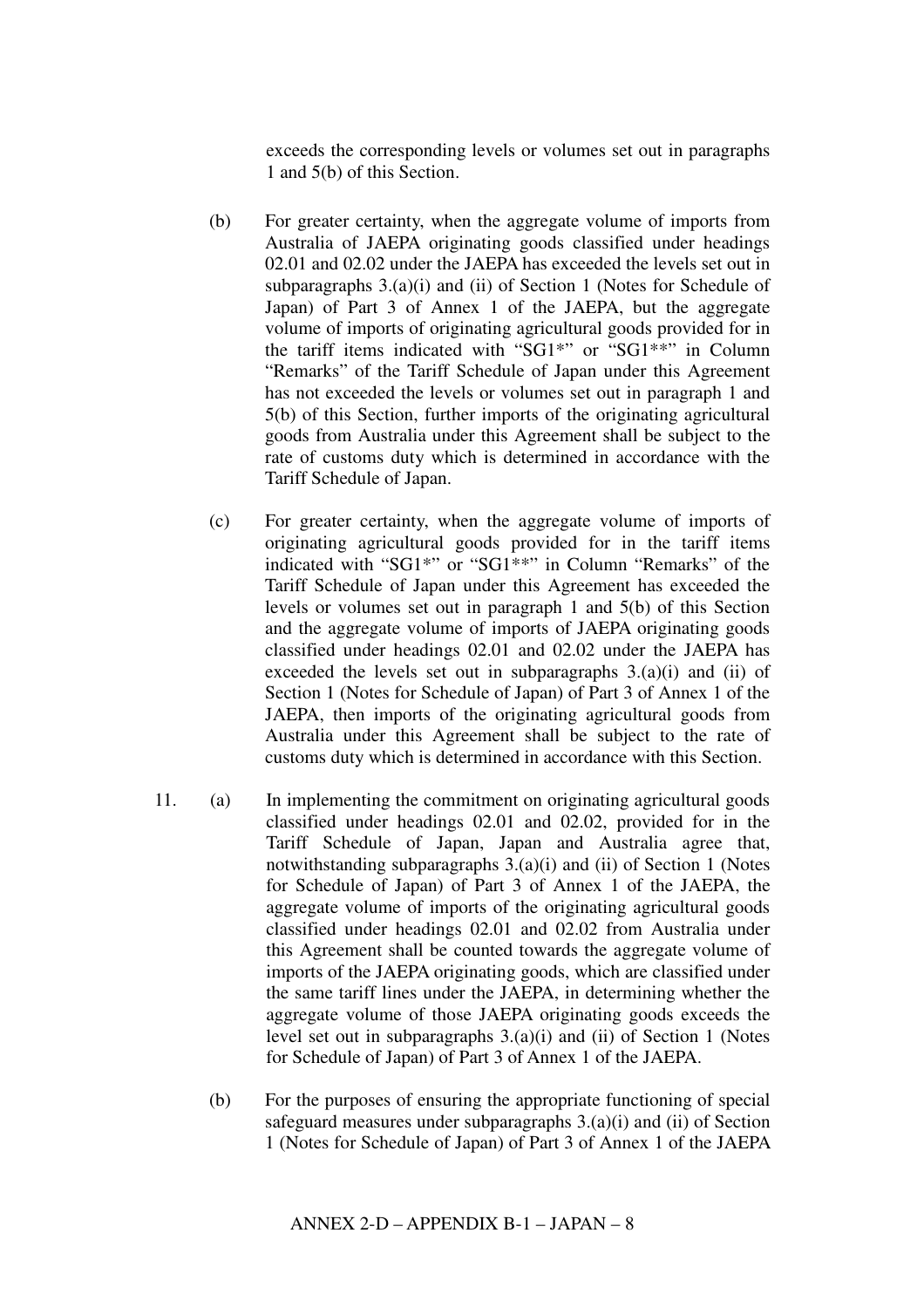to avoid a sudden increase in total import of the originating goods as defined in subparagraph (o) of Article 1.2 of the JAEPA which are classified under headings 02.01 and 02.02 under the JAEPA, on request of a Party which imports such originating goods, the requested Party and the requesting Party shall hold a consultation on the application of subparagraph (a).

(c) For greater certainty, when the aggregate volume of imports of originating agricultural goods provided for in the tariff items indicated with "SG1\*" or "SG1\*\*" in Column "Remarks" of the Tariff Schedule of Japan under this Agreement has exceeded the levels or volumes set out in paragraphs 1 and 5(b) of this Section, but the aggregate volume of imports from Australia of JAEPA originating goods classified under headings 02.01 and 02.02 under the JAEPA has not exceeded the levels set out in subparagraphs 3.(a)(i) and (ii) of Section 1 (Notes for Schedule of Japan) of Part 3 of Annex 1 of the JAEPA, further imports of the JAEPA originating goods from Australia under the JAEPA shall be subject to the rate of customs duty which is determined in accordance with Section 1 (Notes for Schedule of Japan) of Part 3 of Annex 1 of the JAEPA.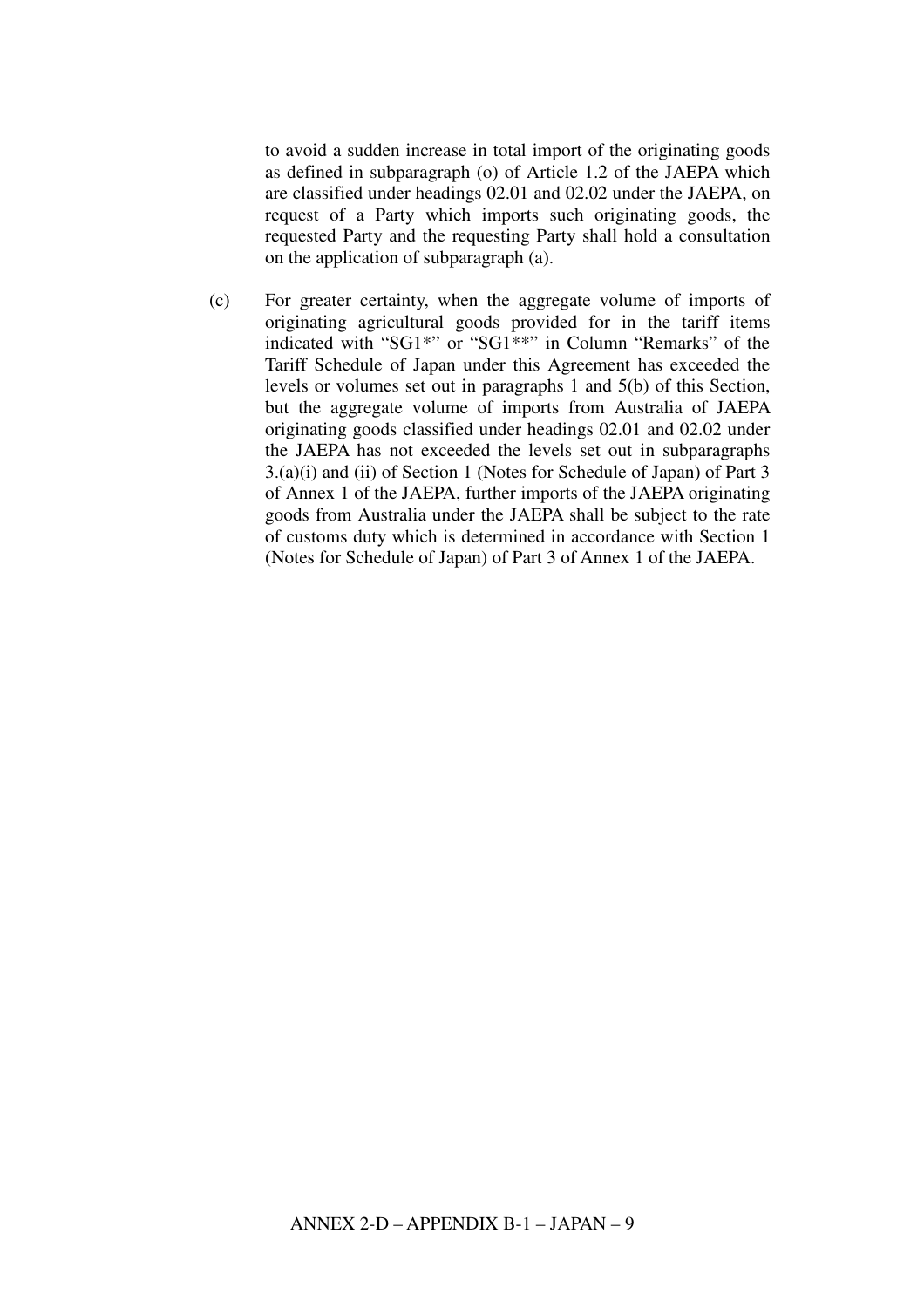## **Section C: Agricultural Safeguard Measure for Pork**

1. In accordance with paragraph 2 of Section A to this Appendix, with respect to the originating agricultural goods provided for in the tariff items indicated with "SG2" in Column "Remarks" in the Tariff Schedule of Japan (SG2 goods), Japan may apply an agricultural safeguard measure only when the following conditions are met, except as provided in paragraphs 6 and 7 of this Section:

- (a) in Year 1 and Year 2, except as provided in paragraph 6 of this Section, Japan may apply an agricultural safeguard measure under this Section on SG2 goods from an individual Party if the aggregate volume of imports of SG2 goods from that individual Party for the respective year exceeds 112 per cent of the largest annual aggregate volume of imports of SG2 goods from that individual Party during any of the preceding three fiscal years;
- (b) in Year 3 and Year 4, Japan may apply an agricultural safeguard measure under this Section on SG2 goods from an individual Party if the aggregate volume of imports of SG2 goods from that individual Party for the respective year exceeds 116 per cent of the largest annual aggregate volume of imports of SG2 goods from that individual Party during any of the preceding three fiscal years;
- (c) in Year 5 and Year 6:
	- (i) Japan may apply an agricultural safeguard measure under this Section on SG2 goods from an individual Party imported at a price equal to or greater than the threshold price for those SG2 goods, if the aggregate volume of imports of those SG2 goods from that individual Party for the respective year exceeds 116 per cent of the largest annual aggregate volume of imports of those SG2 goods from that individual Party during any of the preceding three fiscal yearsimportedJap59(a)3.74(p)-0.295585(a)3.74(n)-04.64864(a)3.74(r)2.805

 $-2.$  ser o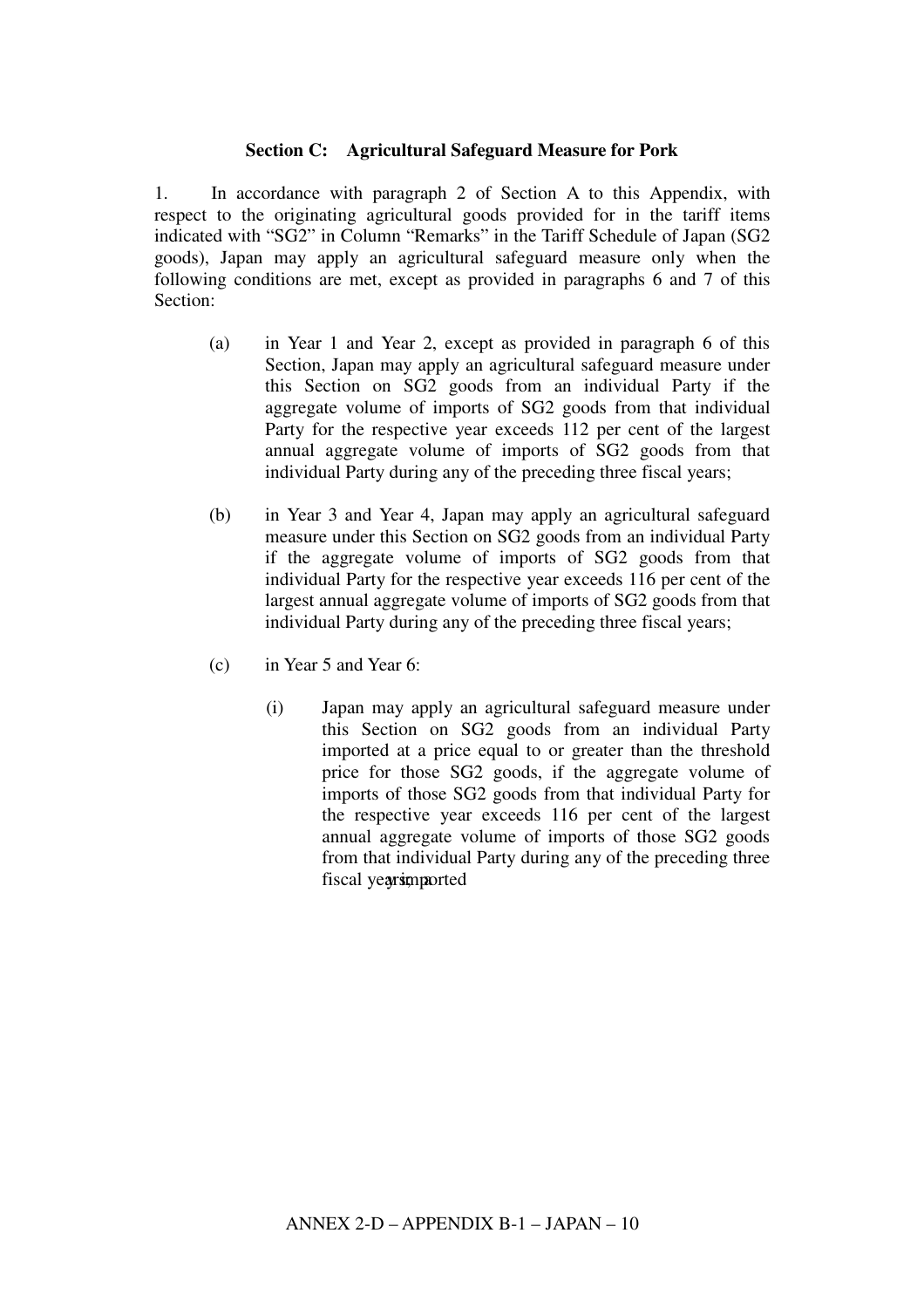- (d) in Year 7 through Year 11:
	- (i) Japan may apply an agricultural safeguard measure under this Section on SG2 goods from an individual Party imported at price equal to or greater than the threshold price for those SG2 goods, if the aggregate volume of imports of those SG2 goods from that Party for the respective year exceeds 119 per cent of the largest annual aggregate volume of imports of those SG2 goods from that Party during any of the preceding three fiscal years; or
	- (ii) Japan may apply an agricultural safeguard measure under this Section on SG2 goods from all the other Parties imported at price less than the threshold price for those SG2 goods, if the aggregate volume of imports of those SG2 goods from all the other Parties for the respective year exceeds:
		- (A) in Year 7: 114,000 metric tonnes;
		- (B) in Year 8: 126,000 metric tonnes;
		- (C) in Year 9: 138,000 metric tonnes;
		- (D) in Year 10: 150,000 metric tonnes; and
		- (E) in Year 11: 150,000 metric tonnes,

where for the purposes of subparagraphs (c) and (d), **threshold price** means:

- (iii) for the originating agricultural goods provided for in the tariff items 020312.021, 020312.023, 020319.021, 020319.023, 020322.021, 020322.023, 020329.021, 020329.023, 020630.092, 020630.093, 020649.092 or 020649.093: 399 yen per kilogramme; and
- (iv) for the originating agricultural goods provided for in the tariff items 020311.020, 020311.030, 020321.020 or 020321.030: 299.25 yen per kilogramme.

2. For  $SG2$  goods, the rate of customs duty referred to in paragraph  $3(c)$  of Section A to this Appendix shall be:

(a) for SG2 goods provided for in the tariff items 020311.040, 020312.022, 020319.022, 020321.040, 020322.022, 020329.022 020630.099 or 020649.099: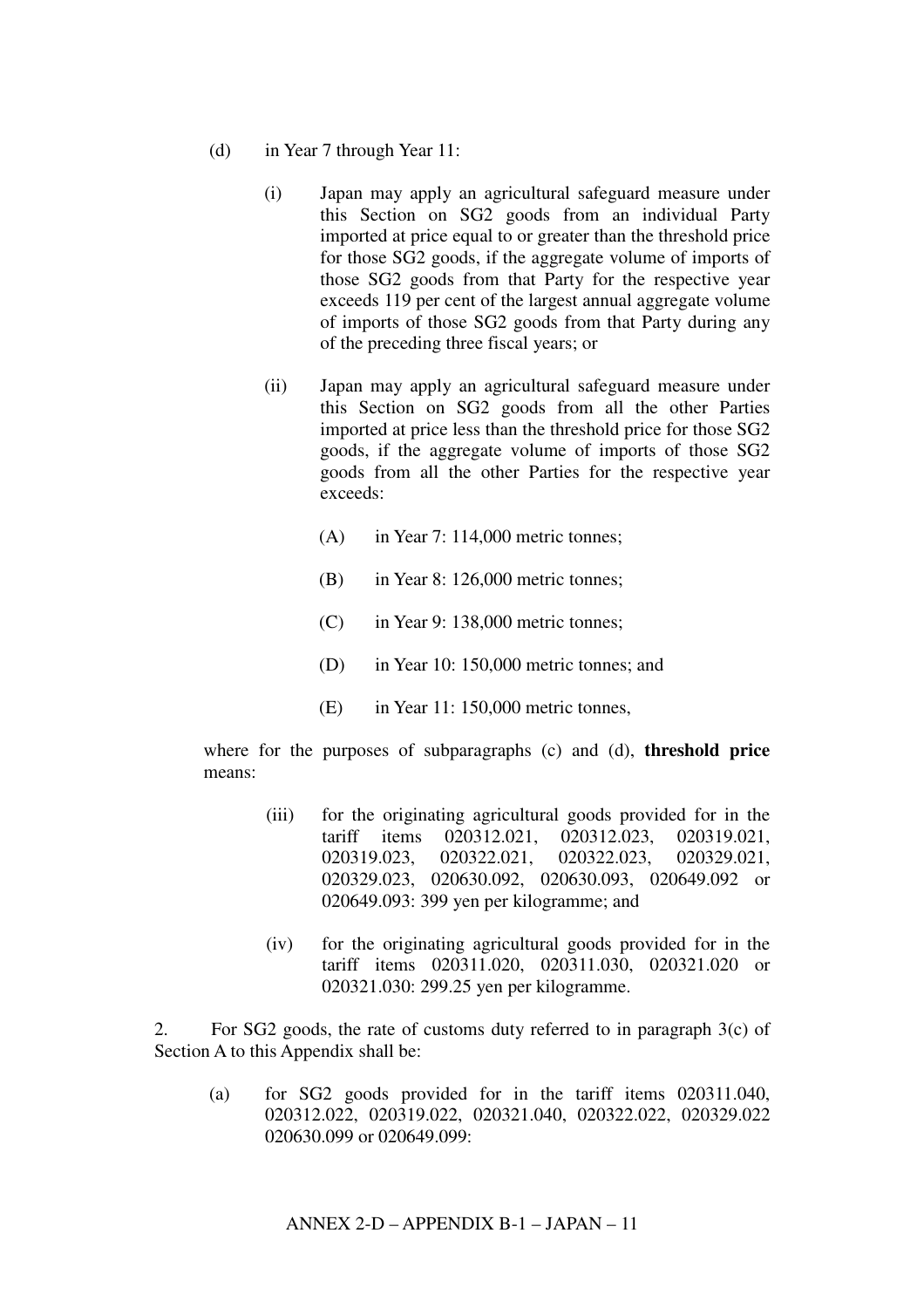- (i) in Year 1 through Year 3: 4.0 per cent;
- (ii) in Year 4 through Year 6: 3.4 per cent;
- (iii) in Year 7 through Year 9: 2.8 per cent; and
- (iv) in Year 10 and Year 11: 2.2 per cent,
- (b) for SG2 goods provided for in the tariff items 020312.021, 020312.023, 020319.021, 020319.023, 020322.021, 020322.023, 020329.021, 020329.023, 020630.092, 020630.093, 020649.092 or 020649.093, the lesser of:
	- (i) the difference between CIF import price per kilogramme and the First Safeguard Standard Import Price; and
	- (ii) the first alternative rate,

where for the purposes of this subparagraph:

- (iii) **First Safeguard Standard Import Price** means a price equal to 524 yen per kilogramme multiplied by the sum of 100 per cent and the rate of customs duty set out in paragraph 2(a) for the respective year; and
- (iv) **first alternative rate** means:
	- (A) in Year 1 through Year 4: the rate of customs duty specified in the Tariff Schedule of Japan for the tariff lines 020312.023, 020319.023, 020322.023, 020329.023, 020630.093 or 020649.093;
	- (B) in Year 5 through Year 9: 100 yen per kilogramme; and
	- (C) in Year 10 and Year 11: 70 yen per kilogramme; and
- (c) for SG2 goods provided for in the tariff items 020311.020, 020311.030, 020321.020 or 020321.030, the lesser of:
	- (i) the difference between CIF import price per kilogramme and the Second Safeguard Standard Import Price; and
	- (ii) the second alternative rate,

where for the purposes of this subparagraph: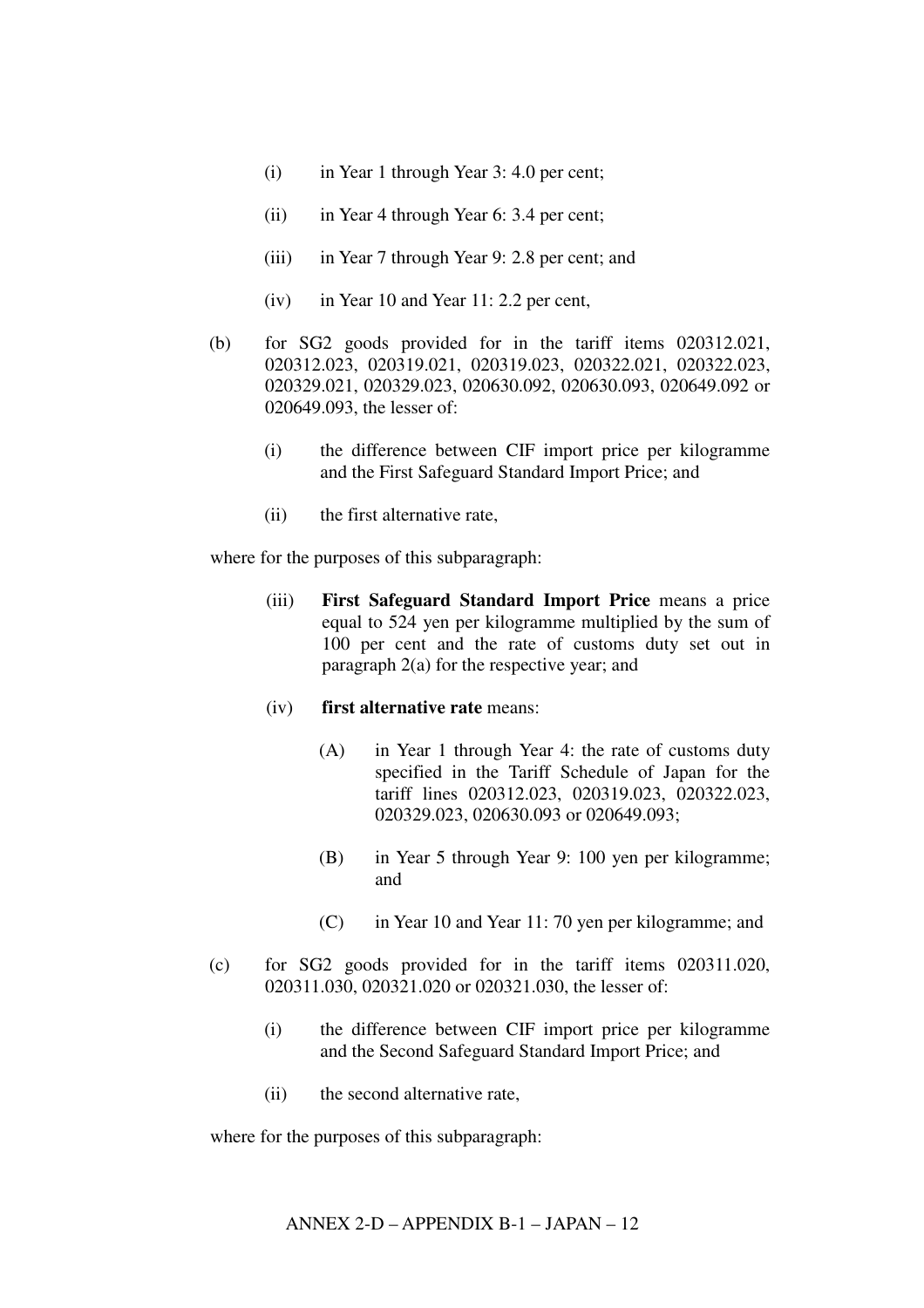(iii) **Second Safeguard Standard Import Price** means a price equal to 393 yen per kilogramme multiplied by the sum of 100 per cent and the rate of customs duty set out in paragraph 2(a) for the respective year; and

#### (iv) **second alternative rate** means:

- (A) in Year 1 through Year 4: the rate of customs duty specified in the Tariff Schedule of Japan for the tariff lines 020311.020 or 020321.020;
- (B) in Year 5 through Year 9: 75 yen per kilogramme; and
- (C) in Year 10 and Year 11: 52.5 yen per kilogramme.

3. Any agricultural safeguard measure applied under this Section may be maintained only until the end of the fiscal year in which the trigger level was exceeded.

4. Japan shall not apply or maintain any agricultural safeguard measure under this Section after the end of Year 11.

5. Japan shall not apply the tariff emergency measures on pork referred to in paragraph 1 of Article 7.6 of *the Temporary Tariff Measures Law of Japan* (Law No. 36 of 1960) to SG2 goods.

6. If Year 1 is less than 12 months, the applicable trigger level for SG2 goods from an individual Party for Year 1 for the purposes of paragraph 1(a) shall be determined by multiplying 112 per cent of the largest annual aggregate volume of imports of SG2 goods from that Party during any of the preceding three fiscal years by a fraction the numerator of which shall be the number of months between the date of entry into force of this Agreement for Japan and the following March 31 and the denominator of which shall be 12. For the purpose of determining the numerator specified in the previous sentence and for the purpose of determining the applicable trigger level in accordance with the previous sentence, any fraction of less than 1.0 shall be rounded to the nearest whole number (in the case of 0.5, the fraction shall be rounded to 1.0).

7. If this Agreement enters into force for a Party other than Japan in accordance with Article 30.5.4 and Article 30.5.5 (Entry into Force), and:

(a) the date of entry into force of this Agreement for that Party is not April 1; and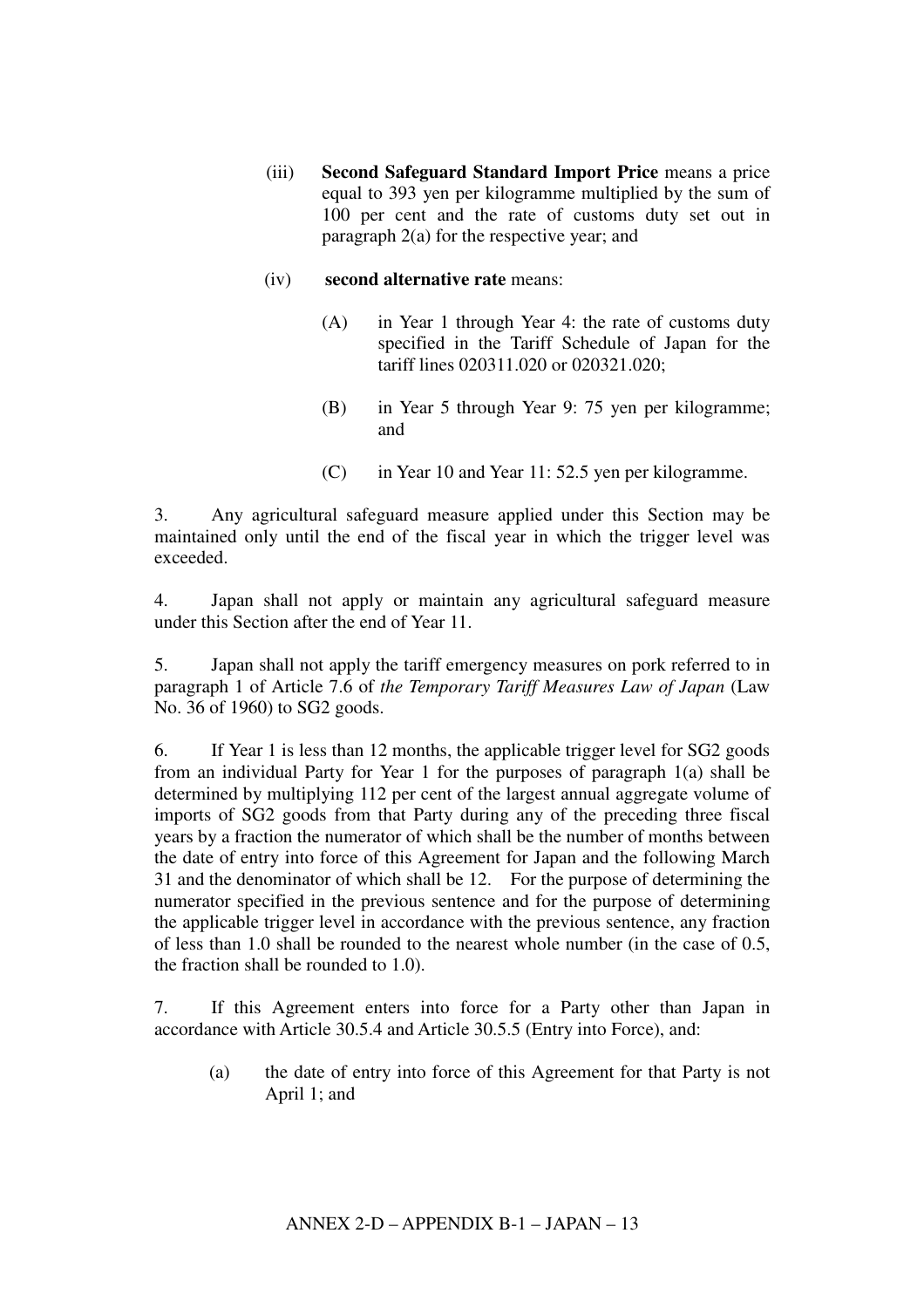(b) the period between the date of entry into force of this Agreement for that Party and the following March 31 is not Year 1,

the applicable trigger level for SG2 goods from that Party for the year for the purposes of paragraph 1 shall be determined by multiplying the trigger level that would be applicable pursuant to paragraph 1 if it were a complete year by a fraction the numerator of which shall be the number of months between the date of entry into force of this Agreement for that Party and the following March 31 and the denominator of which shall be 12. For the purpose of determining the numerator specified in the previous sentence and for the purpose of determining the applicable trigger level in accordance with the previous sentence, any fraction of less than 1.0 shall be rounded to the nearest whole number (in the case of 0.5, the fraction shall be rounded to 1.0).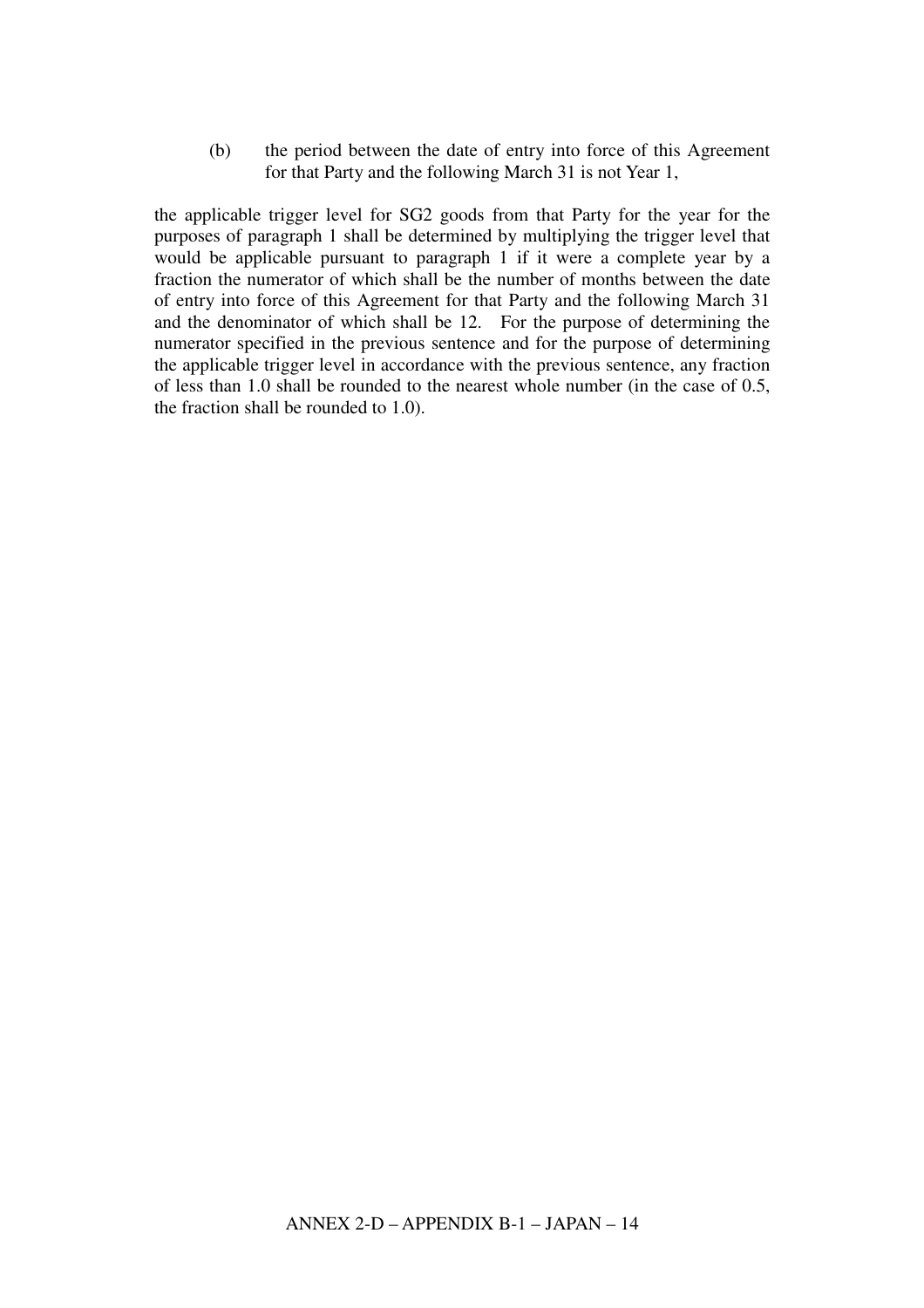#### **Section D: Agricultural Safeguard Measure for Processed Pork**

1. In accordance with paragraph 2 of Section A to this Appendix, with respect to the originating agricultural goods provided for in the tariff items indicated with "SG3" in Column "Remarks" in the Tariff Schedule of Japan (SG3 goods), Japan may apply an agricultural safeguard measure only when the following conditions are met, except as provided in paragraphs 6 and 7 of this Section:

- (a) in Year 1 and Year 2, except as provided in paragraph 6 of this Section, Japan may apply an agricultural safeguard measure under this Section on SG3 goods from an individual Party only if the aggregate volume of imports of SG3 goods from that individual Party for the respective year exceeds 115 per cent of the largest annual aggregate volume of imports of SG3 goods from that Party during any of the preceding three fiscal years;
- (b) in Year 3 through Year 6, Japan may apply an agricultural safeguard measure under this Section on SG3 goods from an individual Party only if the aggregate volume of imports of SG3 goods from that other Party for the respective year exceeds 118 per cent of the largest annual aggregate volume of imports of SG3 goods from that individual Party during any of the preceding three fiscal years; and
- (c) in Year 7 through Year 11, Japan may apply an agricultural safeguard measure under this Section on SG3 goods from an individual Party only if the aggregate volume of imports of SG3 goods from that other Party for the respective year exceeds 121 per cent of the largest annual aggregate volume of imports of SG3 goods from that individual Party during any of the preceding three fiscal years.
- 2. (a) For SG3 goods, the rate of customs duty referred to in paragraph 3(c) of Section A to this Appendix shall be:
	- (i) for Year 1 through Year 4:  $85$  per cent of the base rate;
	- (ii) for Year 5 through Year 9: 60 per cent of the base rate; and
	- (iii) for Year 10 and Year 11: 45 per cent of the base rate.
	- (b) For the purposes of this paragraph, the base rate shall be comprised of an *ad valorem* duty component and a specific duty component, each of which shall be reduced to the percentages identified in subparagraph (a) to determine the rate of customs duty referred to in paragraph 3(c) of Section A to this Appendix. The *ad valorem*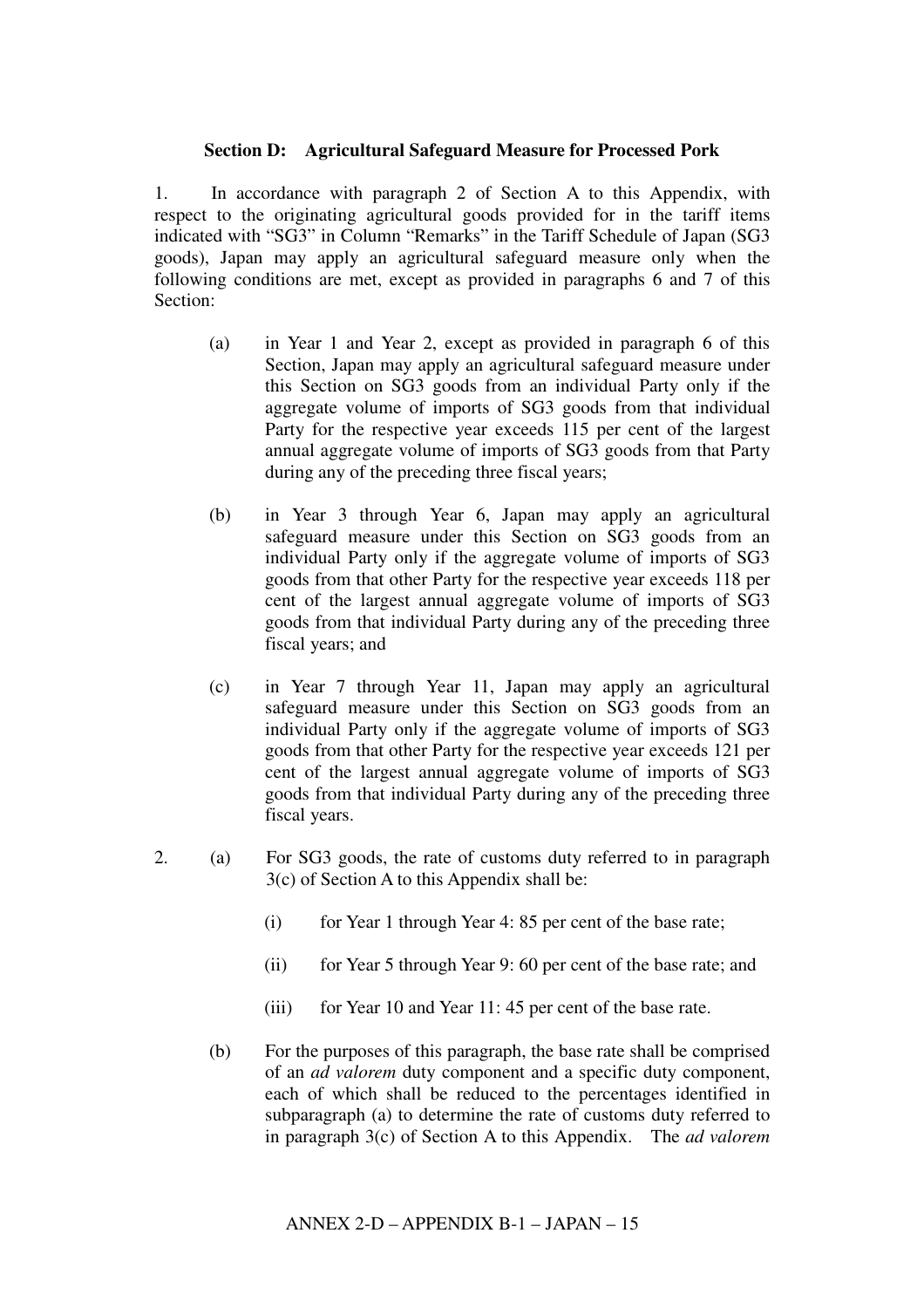duty component of the base rate shall be 8.5 per cent, and the specific duty component shall be equal to 614.85 yen per kilogramme minus 60 per cent of the CIF import price per kilogramme of the respective SG3 good.

3. Any agricultural safeguard measure applied under this Section may be maintained only until the end of the fiscal year in which the trigger level was exceeded.

4. Japan shall not apply any agricultural safeguard measure under this Section after the end of Year 11.

5. Japan shall not apply the tariff emergency measures on pork referred to in paragraph 1 of Article 7-6 of *the Temporary Tariff Measures Law of Japan* (Law No. 36 of 1960) to SG3 goods.

6. If Year 1 is less than 12 months, the applicable trigger level for SG3 goods from an individual Party for Year 1 for the purposes of paragraph 1(a) shall be determined by multiplying 115 per cent of the largest annual aggregate volume of imports of SG3 goods from that Party during any of the preceding three fiscal years by a fraction the numerator of which shall be the number of months between the date of entry into force of this Agreement for Japan and the following March 31 and the denominator of which shall be 12. For the purpose of determining the numerator specified in the previous sentence and for the purpose of determining the applicable trigger level in accordance with the previous sentence, any fraction of less than 1.0 shall be rounded to the nearest whole number (in the case of 0.5, the fraction shall be rounded to 1.0).

7. If this Agreement enters into force for a Party other than Japan in accordance with Article 30.5.4 and Article 30.5.5 (Entry into Force), and:

- (a) the date of entry into force of this Agreement for that Party is not April 1; and
- (b) the period between the date of entry into force of this Agreement for that Party and the following March 31 is not Year 1,

the applicable trigger level for SG3 goods from that Party for the year for the purposes of paragraph 1 shall be determined by multiplying the trigger level that would be applicable pursuant to paragraph 1 if it were a complete year by a fraction the numerator of which shall be the number of months between the date of entry into force of this Agreement for that Party and the following March 31 and the denominator of which shall be 12. For the purpose of determining the numerator specified in the previous sentence and for the purpose of determining the applicable trigger level in accordance with the previous sentence, any fraction of less than 1.0 shall be rounded to the nearest whole number (in the case of 0.5, the fraction shall be rounded to 1.0).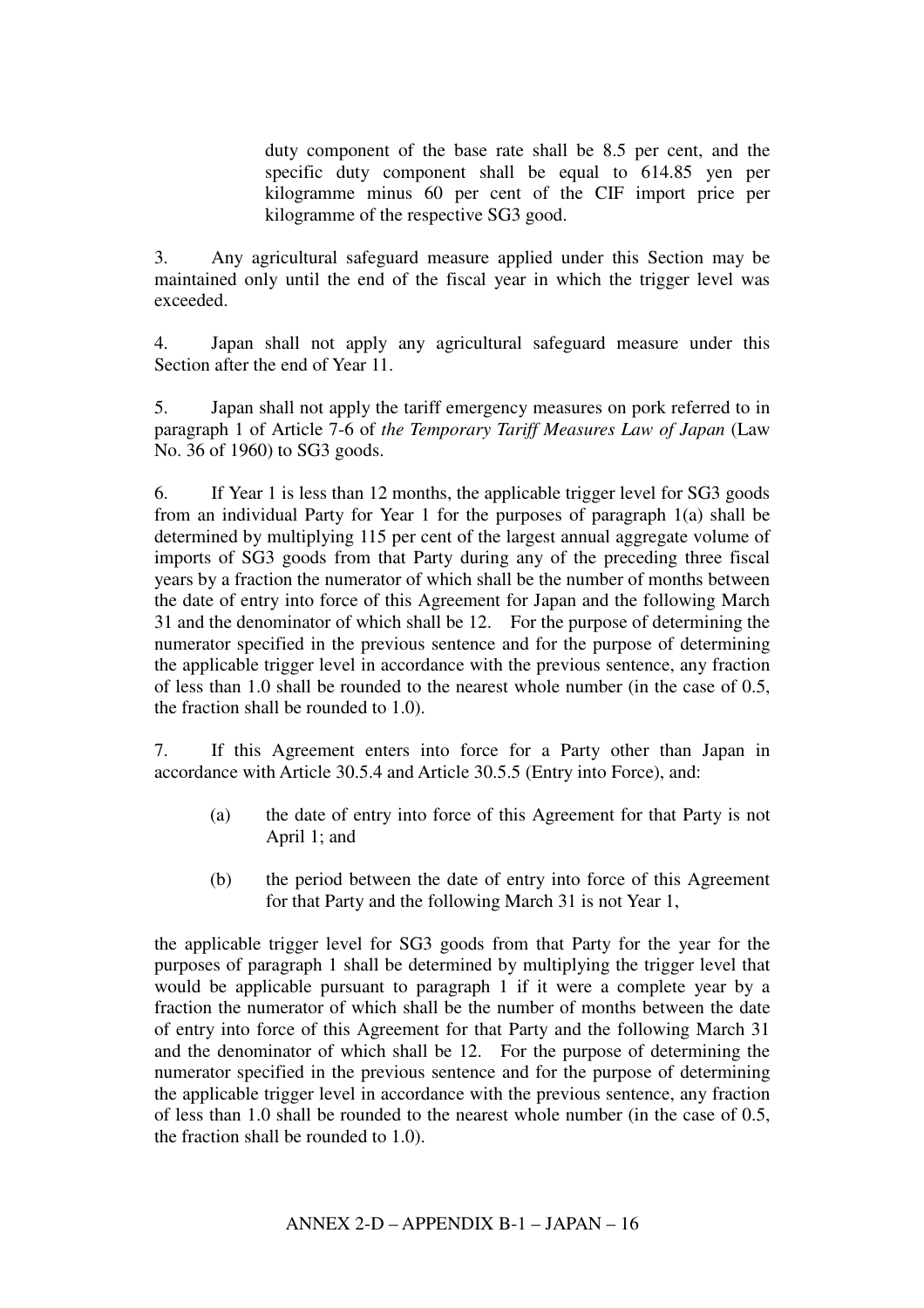#### **Section E: Agricultural Safeguard Measure for WPC**

1. In accordance with paragraph 2 of Section A to this Appendix, with respect to the originating agricultural goods provided for in the tariff items indicated with "SG4\*" in Column "Remarks" in the Tariff Schedule of Japan, Japan may apply an agricultural safeguard measure on those originating agricultural goods only when the aggregate volume of imports of those originating agricultural goods from all the other Parties for the year exceeds the trigger level set out as follows:

- (a) 4,500 metric tonnes for Year 1, except as provided in paragraph 6;
- (b) 4,778 metric tonnes for Year 2;
- (c) 5,056 metric tonnes for Year 3;
- (d) 5,333 metric tonnes for Year 4;
- (e) 5,611 metric tonnes for Year 5;
- (f) 5,889 metric tonnes for Year 6;
- (g) 6,167 metric tonnes for Year 7;
- (h) 6,444 metric tonnes for Year 8;
- (i) 6,722 metric tonnes for Year 9;
- (j) 7,000 metric tonnes for Year 10;
- (k) 7,750 metric tonnes for Year 11;
- (l) 8,500 metric tonnes for Year 12;
- (m) 9,250 metric tonnes for Year 13;
- (n) 10,250 metric tonnes for Year 14;
- (o) 11,250 metric tonnes for Year 15;
- (p) 12,250 metric tonnes for Year 16;
- (q) 13,250 metric tonnes for Year 17;
- (r) 14,250 metric tonnes for Year 18;
- (s) 15,250 metric tonnes for Year 19;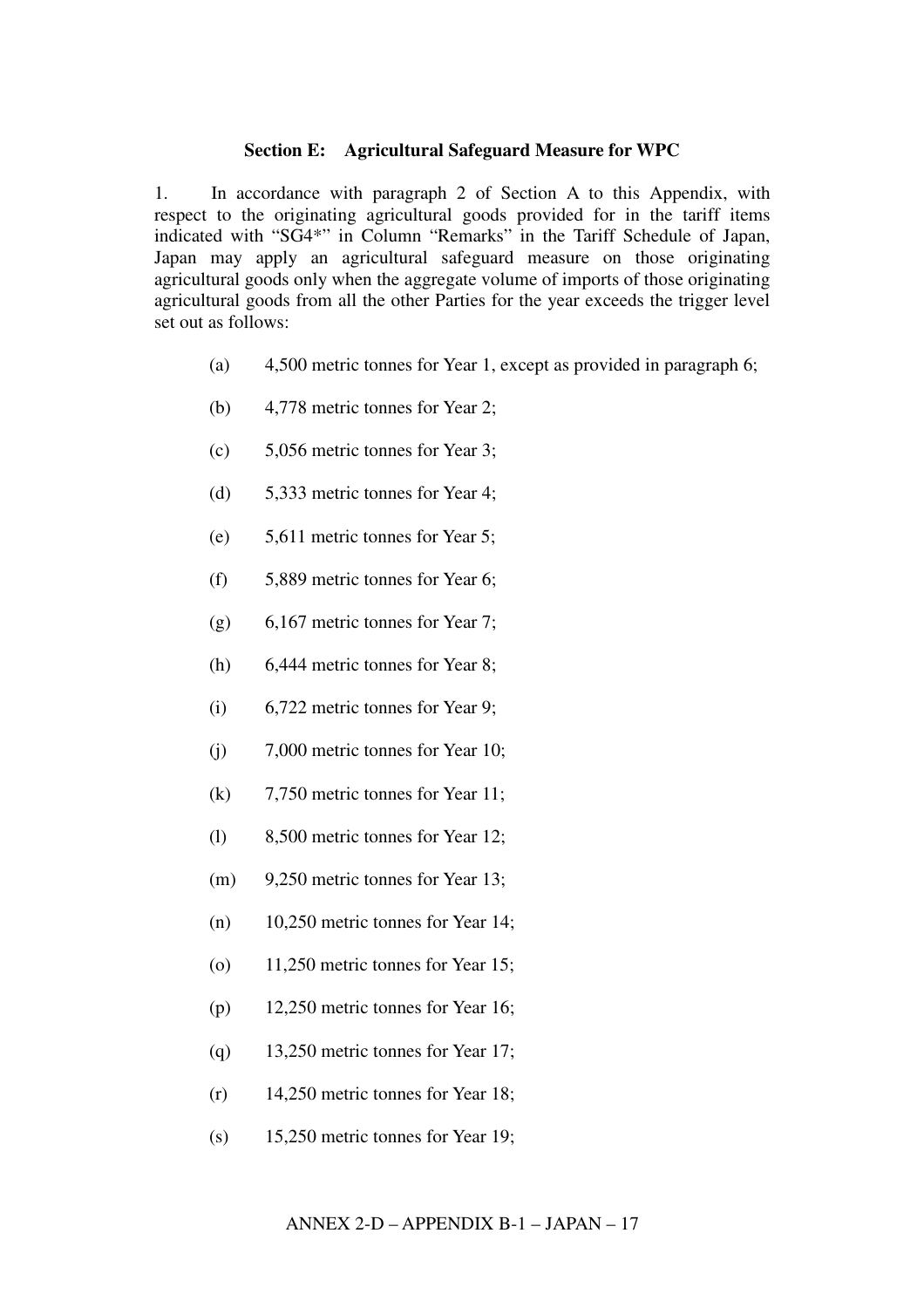- (t) 16,250 metric tonnes for Year 20; and
- (u) beginning in Year 21 and continuing every year thereafter, the trigger level for each year shall be 1,250 metric tonnes greater than the trigger level in the previous year.

2. For the originating agricultural goods provided for in the tariff items indicated with "SG4\*", the rate of customs duty referred to in paragraph 3(c) of Section A to this Appendix shall be:

- (a) 29.8 per cent plus 120 yen per kilogramme, for Year 1 through Year 5;
- (b) 23.8 per cent plus 105 yen per kilogramme, for Year 6 through Year 10;
- (c) 19.4 per cent plus 90 yen per kilogramme, for Year 11 through Year 15;
- (d) 13.4 per cent plus 75 yen per kilogramme, for Year 16 through Year 20; and
- (e) beginning in Year 21 and continuing every year thereafter:
	- (i) the *ad valorem* duty component of the rate of customs duty shall be 1.9 per cent lower than it was in the previous year and the specific duty component of the rate of customs duty shall be 10.7 yen per kilogramme lower than it was in the previous year, unless an agricultural safeguard measure set out in this Section was applied in the previous year; or
	- (ii) the *ad valorem* duty component of the rate of customs duty shall be 1.0 per cent lower than it was in the previous year and the specific duty component of the rate of customs duty shall be 5.0 yen per kilogramme lower than it was in the previous year if an agricultural safeguard measure set out in this Section was applied in the previous year.

3. Any agricultural safeguard measure applied under this Section may be maintained only until the end of the fiscal year in which the trigger level was exceeded.

4. If, during any three consecutive fiscal years after Year 20, Japan does not apply an agricultural safeguard measure under this Section, Japan shall not apply any further agricultural safeguard measures under this Section.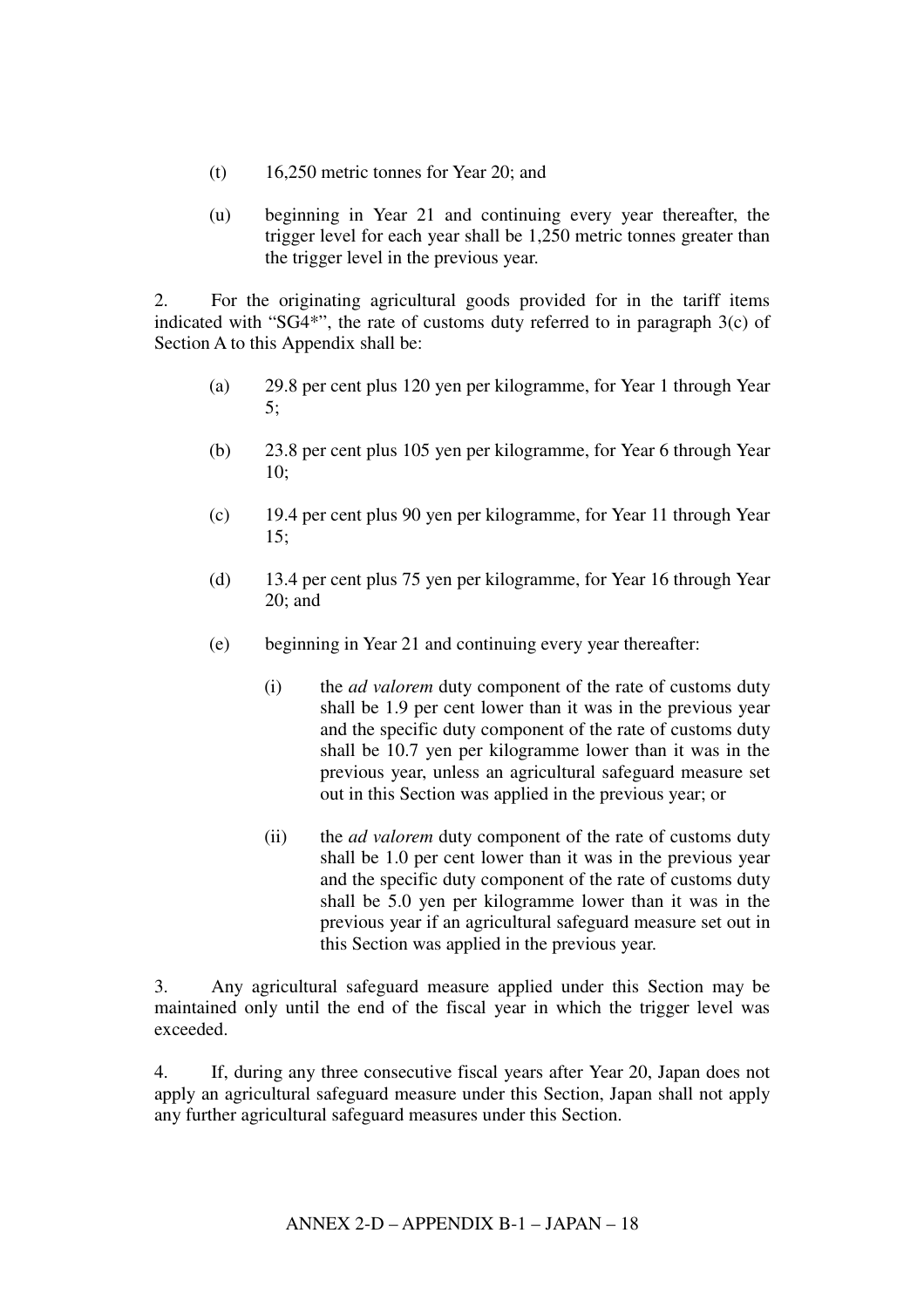- 5. (a) Notwithstanding paragraph 1, Japan shall not apply any agricultural safeguard measure under this Section if:
	- (i) there is a domestic shortage of skimmed milk powder in Japan; or
	- (ii) there is no demonstrable reduction in domestic demand for skimmed milk powder in Japan.
	- (b) If Japan applies an agricultural safeguard measure under this Section when an individual Party whose originating agricultural goods are subject to the measure believes that either of the conditions set out in subparagraph (a) has been satisfied, that Party may:
		- (i) ask Japan to provide an explanation of why Japan does not consider either of the conditions set out in subparagraph (a) to have been satisfied; and
		- (ii) request that Japan cease application of the agricultural safeguard measure for the remainder of the fiscal year.

6. If Year 1 is less than 12 months, the applicable trigger level for Year 1 for the purposes of paragraph 1(a) shall be determined by multiplying 4,500 metric tonnes by a fraction the numerator of which shall be the number of months between the date of entry into force of this Agreement for Japan and the following March 31 and the denominator of which shall be 12. For the purpose of determining the numerator specified in the previous sentence and for the purpose of determining the applicable trigger level in accordance with the previous sentence, any fraction of less than 1.0 shall be rounded to the nearest whole number (in the case of 0.5, the fraction shall be rounded to 1.0).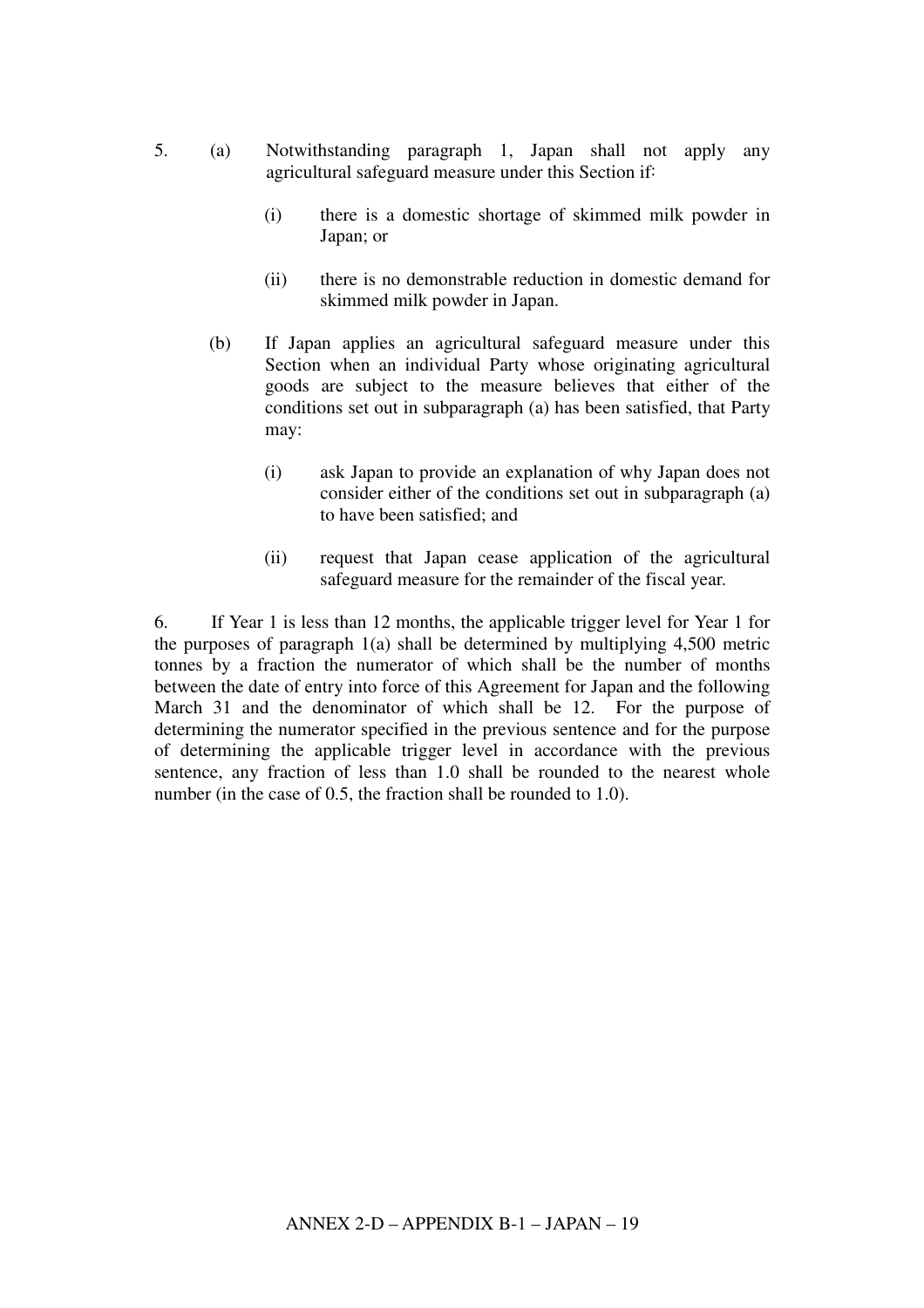### **Section F: Agricultural Safeguard Measure for Whey Powder**

1. In accordance with paragraph 2 of Section A to this Appendix, with respect to the originating agricultural goods provided for in the tariff items indicated with "SG4\*\*" in Column "Remarks" in the Tariff Schedule of Japan, Japan may apply an agricultural safeguard measure on those originating agricultural goods only when the aggregate volume of imports of those originating agricultural goods from all the other Parties for the year exceeds the trigger level set out as follows:

- (a) 5,000 metric tonnes for Year 1, except as provided in paragraph 5;
- (b) 5,333 metric tonnes for Year 2;
- (c) 5,667 metric tonnes for Year 3;
- (d) 6,000 metric tonnes for Year 4;
- (e) 6,333 metric tonnes for Year 5;
- (f) 6,667 metric tonnes for Year 6;
- (g) 7,000 metric tonnes for Year 7;
- (h) 7,333 metric tonnes for Year 8;
- (i) 7,667 metric tonnes for Year 9;
- (j) 8,000 metric tonnes for Year 10;
- (k) 8,500 metric tonnes for Year 11;
- (l) 9,000 metric tonnes for Year 12;
- (m) 9,750 metric tonnes for Year 13;
- (n) 10,500 metric tonnes for Year 14;
- (o) 11,250 metric tonnes for Year 15; and
- (p) beginning in Year 16 and continuing every year thereafter, the trigger level for each year shall be 1,000 metric tonnes greater than the trigger level in the previous year.

2. For the originating agricultural goods provided for in the tariff items indicated with "SG4\*\*", the rate of customs duty referred to in paragraph 3(c) of Section A to this Appendix shall be: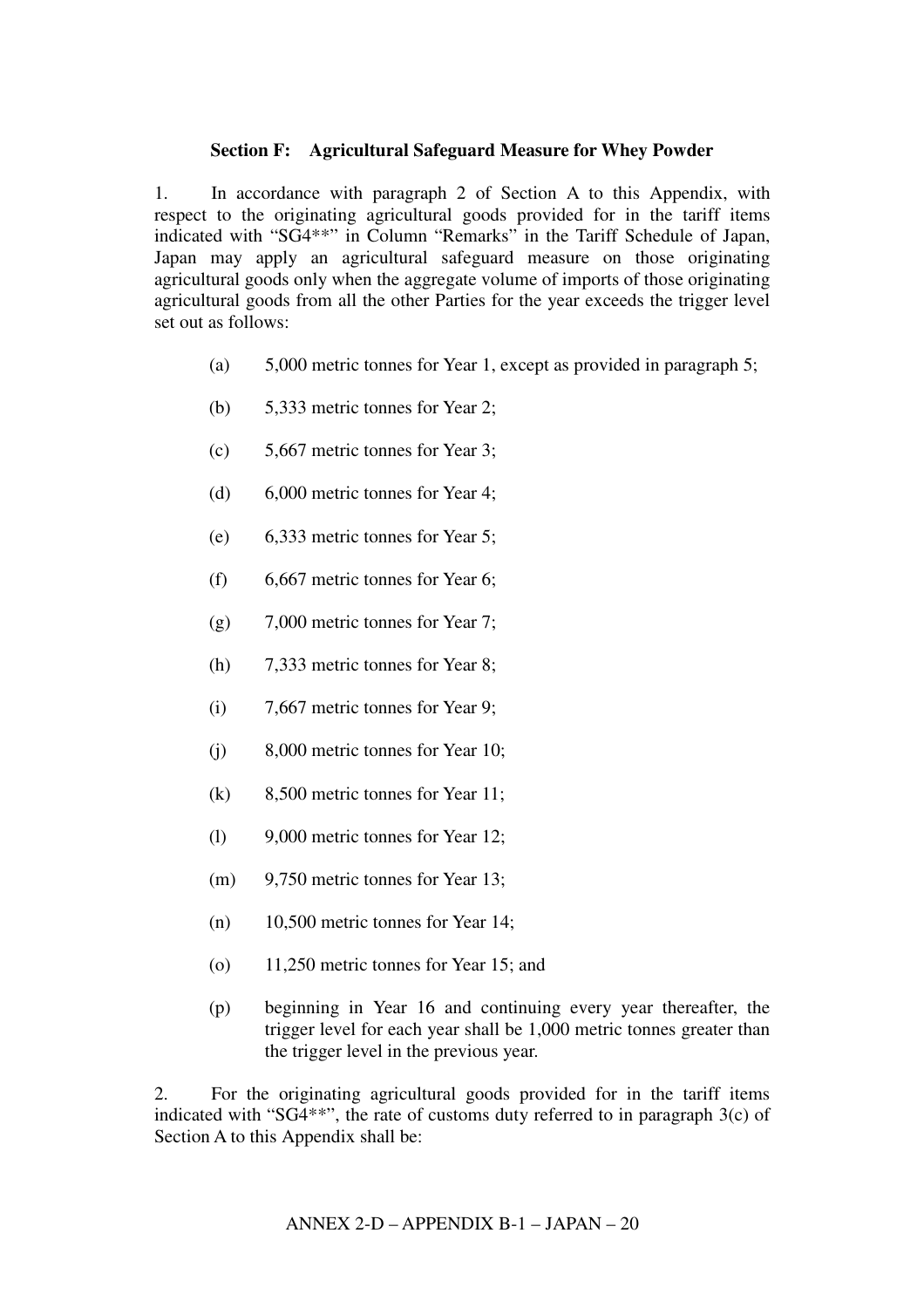- (a) for Year 1 through Year 5, 29.8 per cent plus 75 yen per kilogramme;
- (b) for Year 6 through Year 10, 23.8 per cent plus 45 yen per kilogramme;
- (c) for Year 11 through Year 15, 13.4 per cent plus 30 yen per kilogramme; and
- (d) beginning in Year 16 and continuing every year thereafter:
	- (i) 2.0 per cent and 4.0 yen per kilogramme lower than it was in the previous year, unless an agricultural safeguard measure set out in this Section was applied in the previous year; or
	- (ii) 1.0 per cent and 2.0 yen per kilogramme lower than it was in the previous year if an agricultural safeguard measure set out in this Section was applied in the previous year.

3. Any agricultural safeguard measure applied under this Section may be maintained only until the end of the fiscal year in which the trigger level was exceeded.

4. If, during any two consecutive years after Year 15, Japan does not apply an agricultural safeguard measure under this Section, Japan shall not apply any further agricultural safeguard measures under this Section.

5. If Year 1 is less than 12 months, the applicable trigger level for Year 1 for the purposes of paragraph 1(a) shall be determined by multiplying 5,000 metric tonnes by a fraction the numerator of which shall be the number of months between the date of entry into force of this Agreement for Japan and the following March 31 and the denominator of which shall be 12. For the purpose of determining the numerator specified in the previous sentence and for the purpose of determining the applicable trigger level in accordance with the previous sentence, any fraction of less than 1.0 shall be rounded to the nearest whole number (in the case of 0.5, the fraction shall be rounded to 1.0).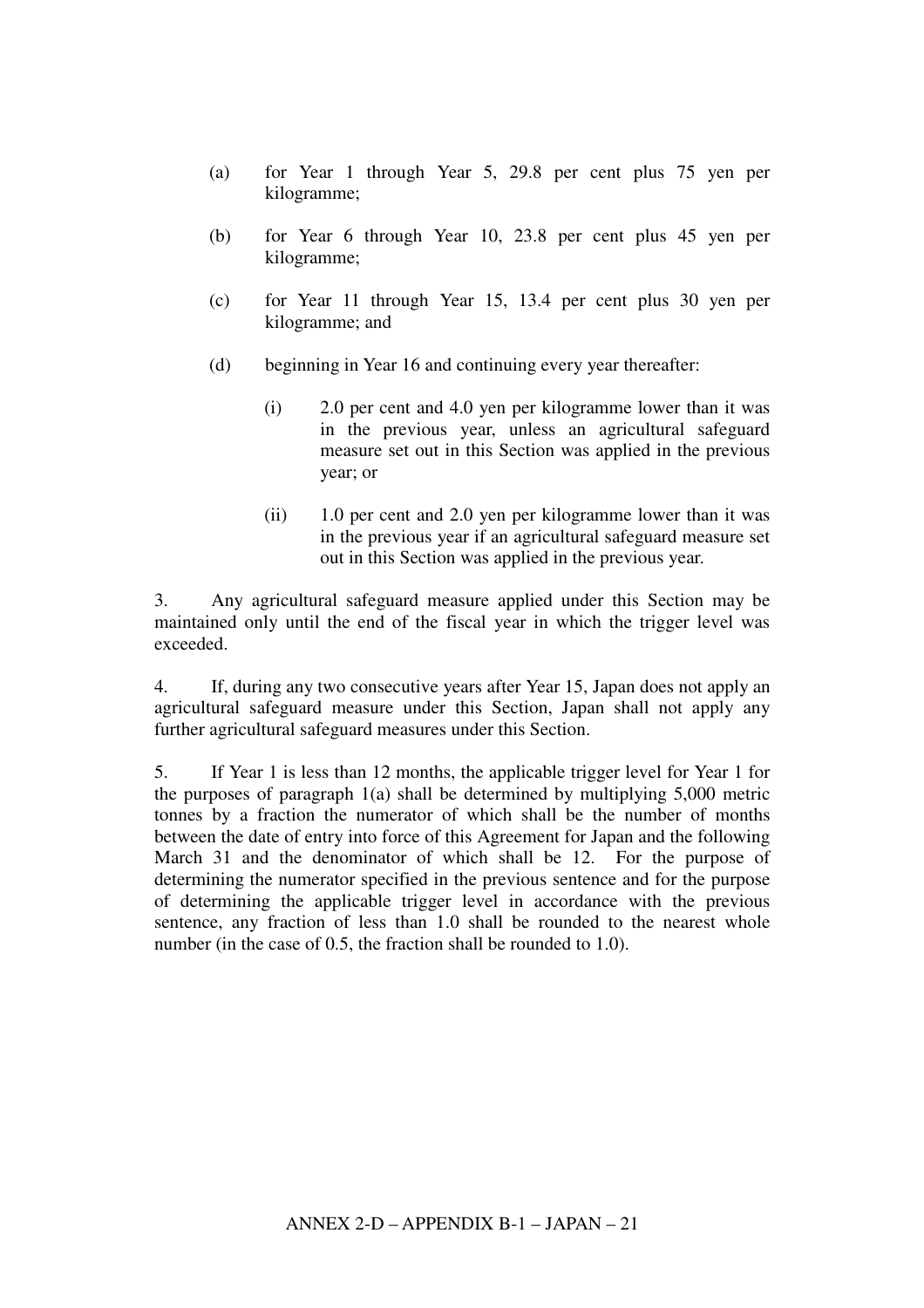## **Section G: Agricultural Safeguard Measure for Fresh Oranges**

1. In accordance with paragraph 2 of Section A to this Appendix, with respect to the originating agricultural goods provided for in the tariff items indicated with "SG5" in Column "Remarks" in the Tariff Schedule of Japan, Japan may apply an agricultural safeguard measure on those originating agricultural goods only when the aggregate volume of imports of those originating agricultural goods from all the other Parties between December 1 and March 31 for the fiscal year exceeds the level set out as follows:

- (a) 35,000 metric tonnes for Year 1, except as provided in paragraph 5;
- (b) 37,000 metric tonnes for Year 2;
- (c) 39,000 metric tonnes for Year 3;
- (d) 41,000 metric tonnes for Year 4;
- (e) 43,000 metric tonnes for Year 5;
- (f) 45,000 metric tonnes for Year 6; and
- (g) 47,000 metric tonnes for Year 7.

2. For the originating agricultural goods provided for in the tariff items indicated with "SG5", the rate of customs duty referred to in paragraph 3(c) of Section A to this Appendix shall be:

- (a) for Year 1 through Year 4: 28 per cent; and
- (b) for Year 5 through Year 7: 20 per cent.

3. Any agricultural safeguard measure applied under this Section may be maintained only until the end of the fiscal year in which the trigger level was exceeded.

4. Japan shall not apply any safeguard measure under this Section after the end of Year 7.

5. If Year 1 is less than 4 months, the applicable trigger level for Year 1 for the purposes of paragraph 1(a) shall be determined by multiplying 35,000 metric tonnes by a fraction the numerator of which shall be the number of months between the date of entry into force of the Agreement for Japan and the following March 31 and the denominator of which shall be four. For the purpose of determining the numerator specified in the previous sentence and for the purpose of determining the applicable trigger level in accordance with the previous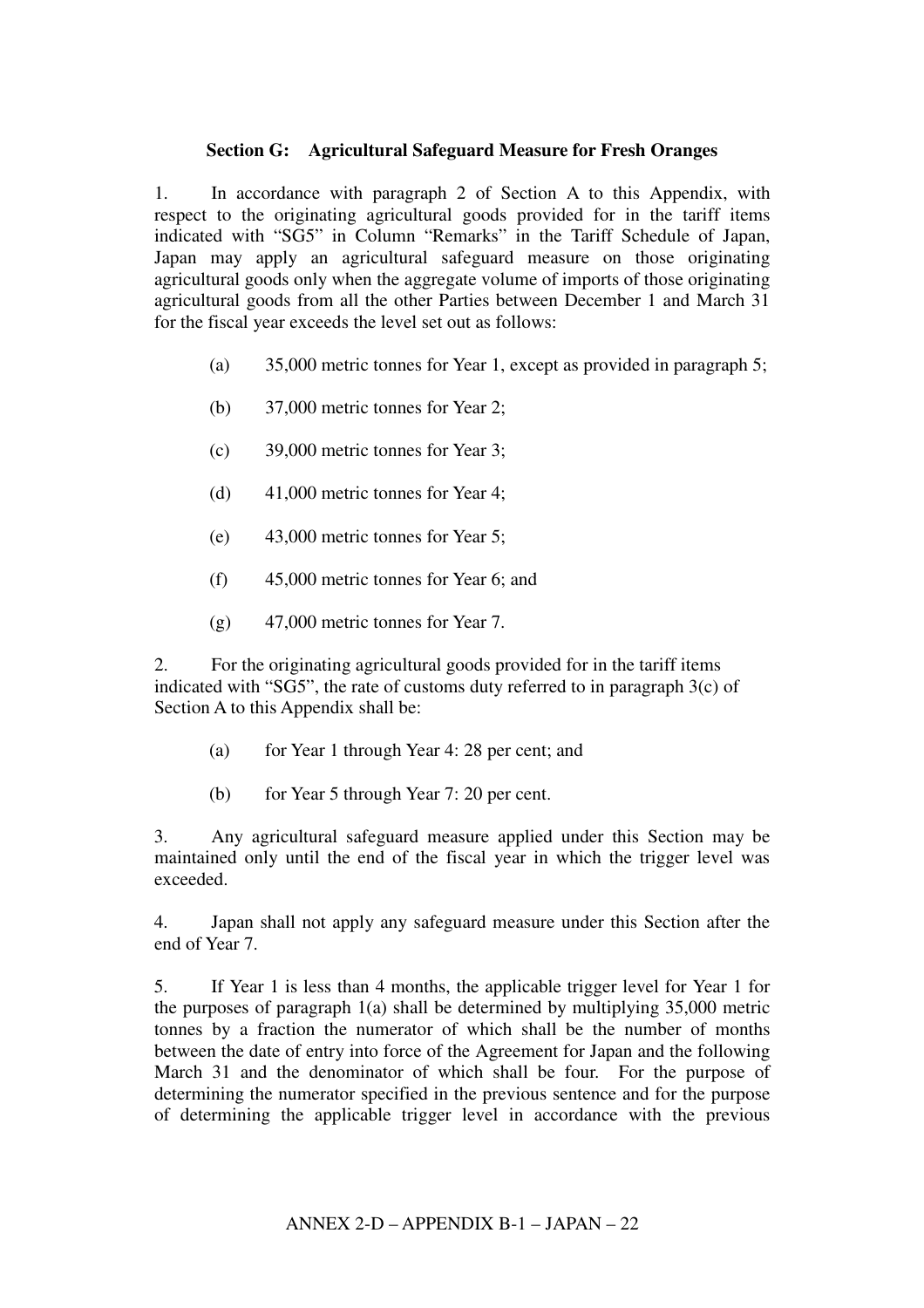sentence, any fraction of less than 1.0 shall be rounded to the nearest whole number (in the case of 0.5, the fraction shall be rounded to 1.0).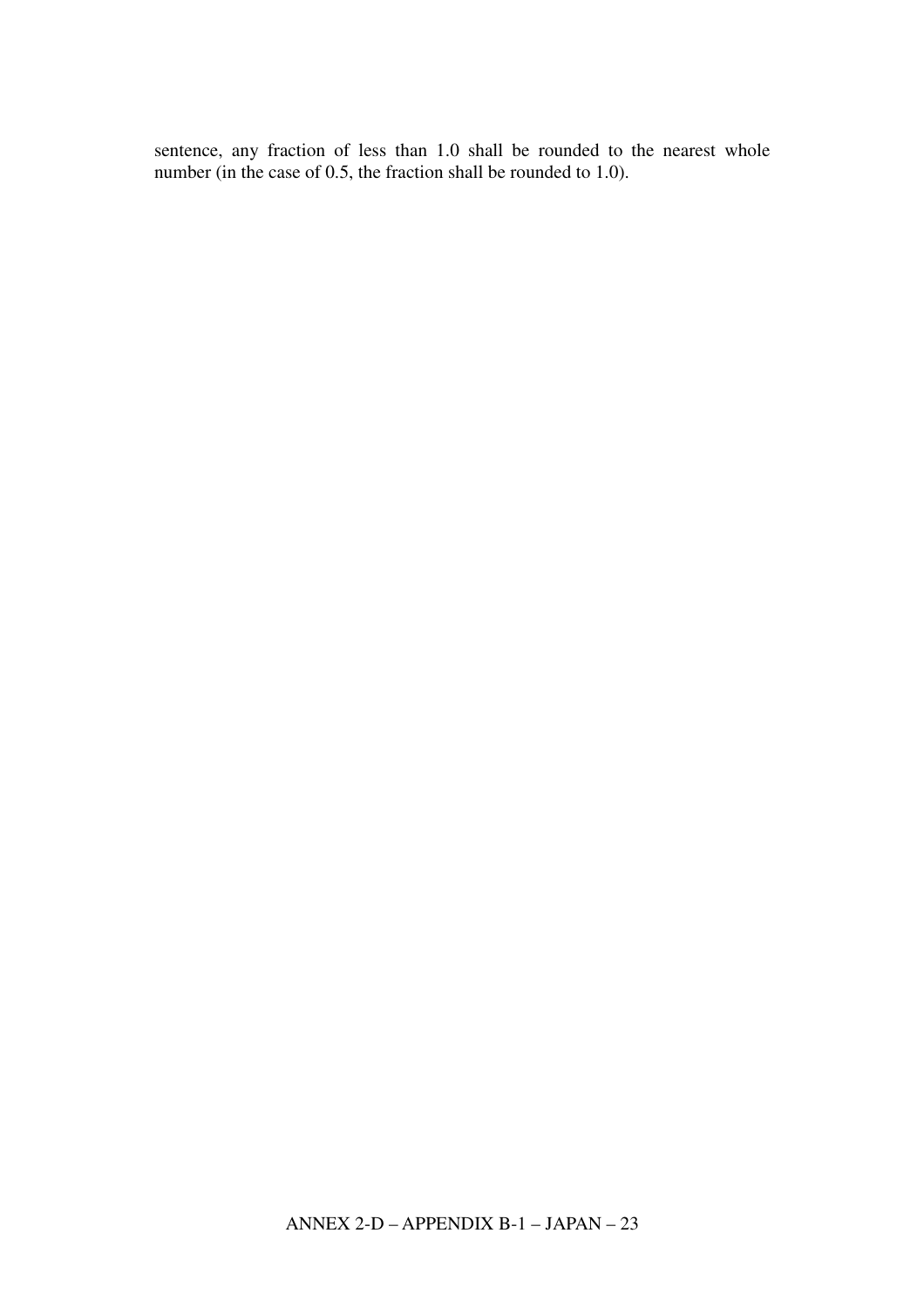### **Section H: Agricultural Safeguard Measure for Race Horses**

1. In accordance with paragraph 2 of Section A to this Appendix, with respect to the originating agricultural goods provided for in the tariff items indicated with "SG6" in Column "Remarks" of the Tariff Schedule of Japan, Japan may apply an agricultural safeguard measure on those originating agricultural goods only if the CIF import price per each of those originating agricultural goods, expressed in Japanese Yen, is less than 90 per cent of the trigger price. The trigger price shall be the price that has been agreed in accordance with paragraph 4, or 8.5 million yen if there has been no specific agreement on the trigger price in accordance with paragraph 4.

2. For the originating agricultural goods provided for in the tariff items indicated with "SG6", the rate of customs duty referred to in paragraph 3(c) of Section A to this Appendix shall be the rate of customs duty determined for those originating agricultural goods in accordance with staging category B16 identified in the Tariff Schedule of Japan plus:

- (a) if the difference between the CIF import price per each of the originating agricultural good and the trigger price is greater than 10 per cent but less than or equal to 40 per cent of the trigger price: 30 per cent of the difference between the most-favoured-nation applied rate of customs duty in effect at the time of importation and the rate of customs duty applied to the originating agricultural goods in accordance with the staging category B16 identified in the Tariff Schedule of Japan;
- (b) if the difference between the CIF import price per each of the originating agricultural good and the trigger price is greater than 40 per cent but less than or equal to 60 per cent of the trigger price: 50 per cent of the difference between the most-favoured-nation applied rate of customs duty in effect at the time of importation and the rate of customs duty applied to the originating agricultural goods in accordance with the staging category B16 identified in the Tariff Schedule of Japan;
- (c) 10

per cent but less that is each of the the ati t50import price per